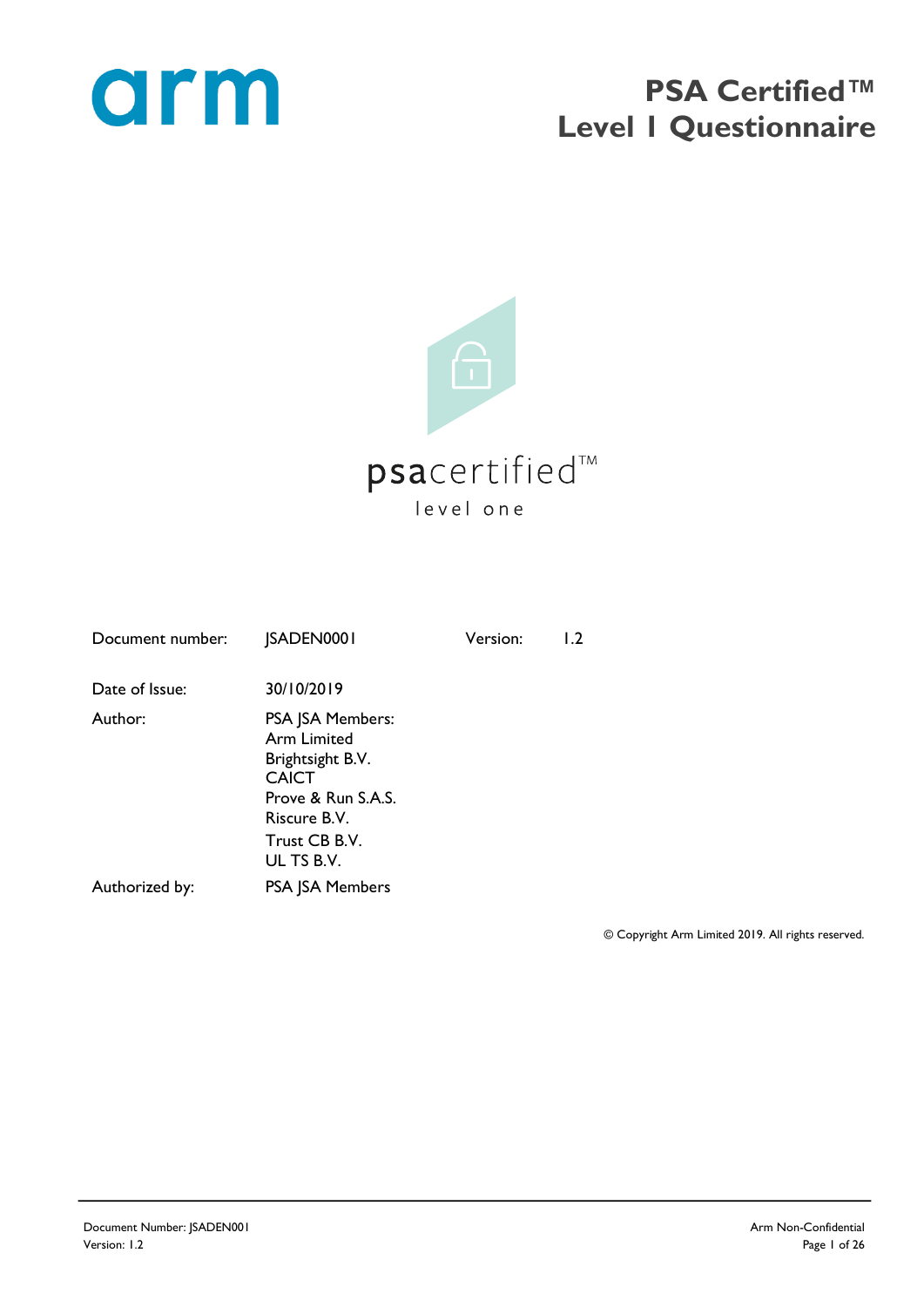#### **Abstract**

PSA Certified is the independent security evaluation scheme for Platform Security Architecture (PSA) based IoT systems. It establishes trust through a multi-level assurance program for chips containing a security component called a Root of Trust (PSA-ROT) that provides trusted functionality to the platform. The multilevel scheme has been designed to help device makers and businesses get the level of security they need for their use case. This document covers PSA Certified™ Level 1 which builds on the PSA Security Model goals, generic IoT threat models and industry best practice to provide a set of critical security questions for the chip vendor, RTOS supplier and OEM. Use this form to fill in the questionnaire for your product and review it with one of the JSA member Evaluation Laboratories. Products that become PSA Certified will be showcased on www.psacertified.org website. PSA and PSA Certified are architecture neutral.

#### **Keywords**

PSA Certified, Level 1, Certification, IoT, Platform Security Architecture, Questionnaire, PSA, Security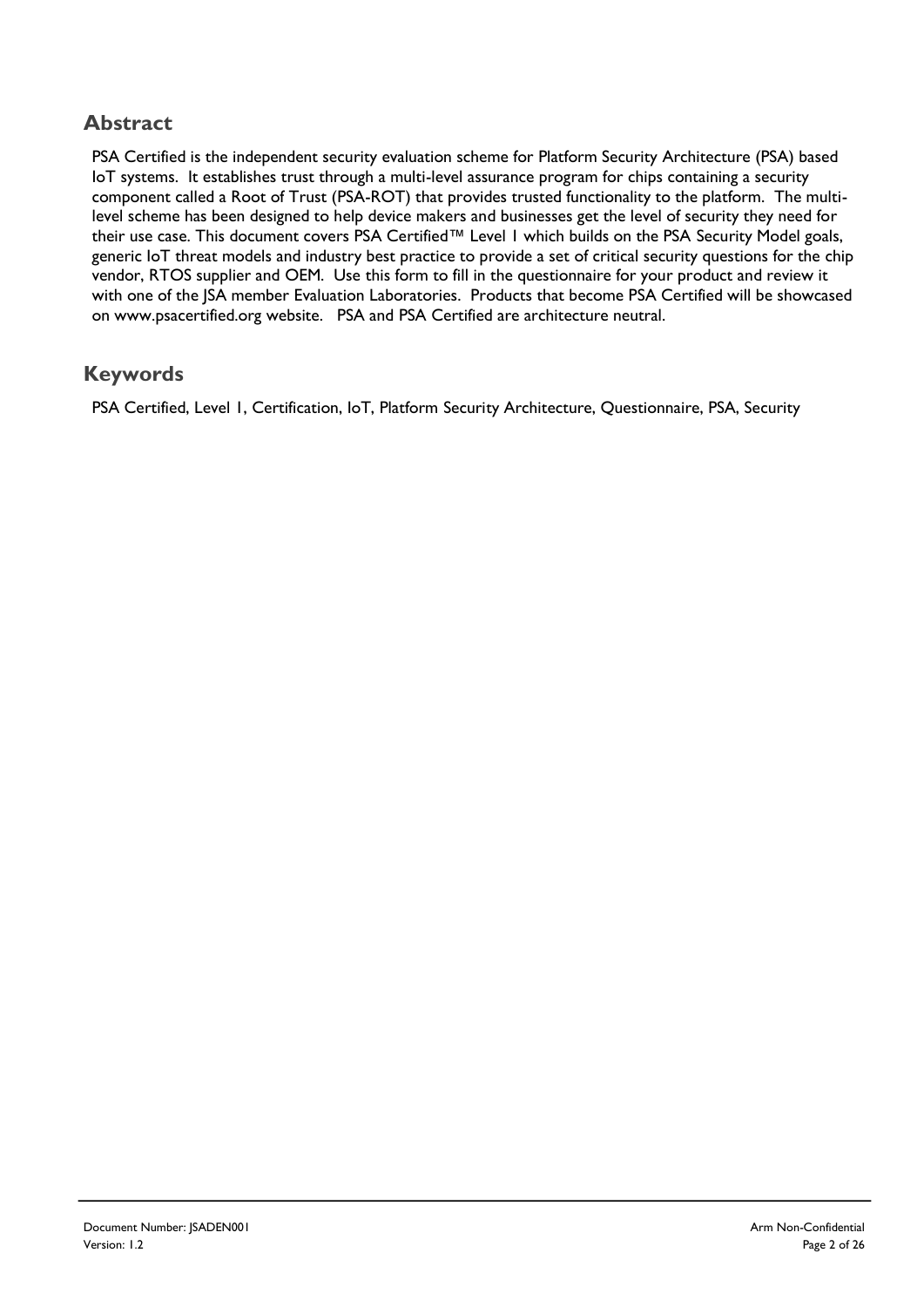# **Non-Confidential Proprietary Notice**

This document is protected by copyright and other related rights and the practice or implementation of the information contained in this document may be protected by one or more patents or pending patent applications. No part of this document may be reproduced in any form by any means without the express prior written permission of Arm. **No license, express or implied, by estoppel or otherwise to any intellectual property rights is granted by this document unless specifically stated.**

Your access to the information in this document is conditional upon your acceptance that you will not use or permit others to use the information for the purposes of determining whether implementations infringe any third party patents.

THIS DOCUMENT IS PROVIDED "AS IS". ARM PROVIDES NO REPRESENTATIONS AND NO WARRANTIES, EXPRESS, IMPLIED OR STATUTORY, INCLUDING, WITHOUT LIMITATION, THE IMPLIED WARRANTIES OF MERCHANTABILITY, SATISFACTORY QUALITY, NON-INFRINGEMENT OR FITNESS FOR A PARTICULAR PURPOSE WITH RESPECT TO THE DOCUMENT. For the avoidance of doubt, Arm makes no representation with respect to, and has undertaken no analysis to identify or understand the scope and content of, patents, copyrights, trade secrets, or other rights.

This document may include technical inaccuracies or typographical errors.

TO THE EXTENT NOT PROHIBITED BY LAW, IN NO EVENT WILL ARM BE LIABLE FOR ANY DAMAGES, INCLUDING WITHOUT LIMITATION ANY DIRECT, INDIRECT, SPECIAL, INCIDENTAL, PUNITIVE, OR CONSEQUENTIAL DAMAGES, HOWEVER CAUSED AND REGARDLESS OF THE THEORY OF LIABILITY, ARISING OUT OF ANY USE OF THIS DOCUMENT, EVEN IF ARM HAS BEEN ADVISED OF THE POSSIBILITY OF SUCH DAMAGES.

This document consists solely of commercial items. You shall be responsible for ensuring that any use, duplication or disclosure of this document complies fully with any relevant export laws and regulations to assure that this document or any portion thereof is not exported, directly or indirectly, in violation of such export laws. Use of the word "partner" in reference to Arm's customers is not intended to create or refer to any partnership relationship with any other company. Arm may make changes to this document at any time and without notice.

If any of the provisions contained in these terms conflict with any of the provisions of any click through or signed written agreement covering this document with Arm, then the click through or signed written agreement prevails over and supersedes the conflicting provisions of these terms. This document may be translated into other languages for convenience, and you agree that if there is any conflict between the English version of this document and any translation, the terms of the English version of the Agreement shall prevail.

The Arm corporate logo and words marked with ® or ™ are registered trademarks or trademarks of Arm Limited (or its subsidiaries) in the US and/or elsewhere. All rights reserved. Other brands and names mentioned in this document may be the trademarks of their respective owners. Please follow Arm's trademark usage guidelines at **<http://www.arm.com/company/policies/trademarks>**.

Copyright © [2019] Arm Limited (or its affiliates). All rights reserved. Arm Limited. Company 02557590 registered in England. 110 Fulbourn Road, Cambridge, England CB1 9NJ. LES-PRE-20349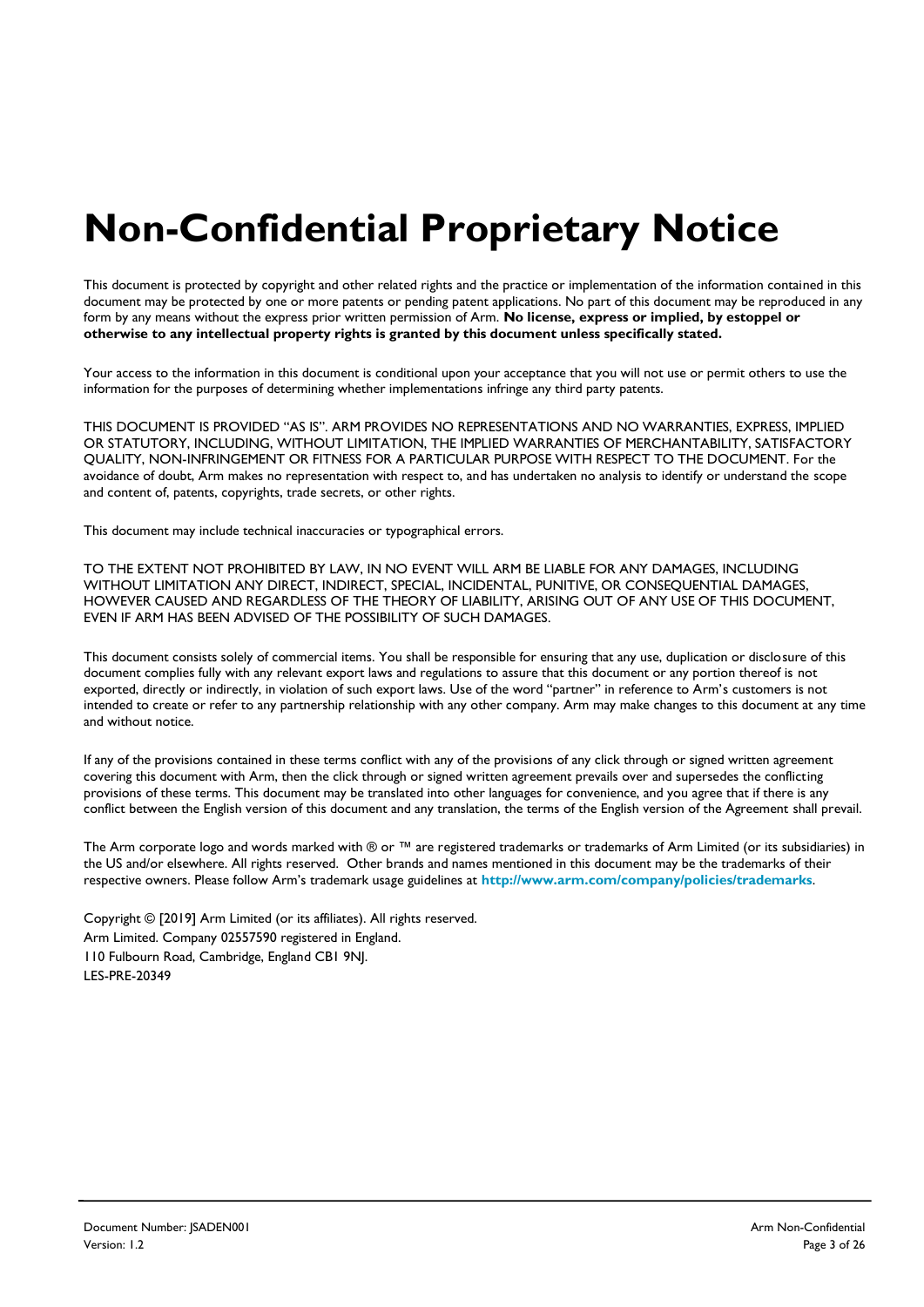## **Contents**

| $\mathbf{I}$ | <b>ABOUT THIS DOCUMENT</b>                         | $6\phantom{1}6$ |
|--------------|----------------------------------------------------|-----------------|
| 1.1          | Current status and anticipated changes             | 6               |
| 1.2          | <b>Change history</b>                              | 6               |
| 1.3          | <b>References</b>                                  | $6\phantom{1}6$ |
| 1.4          | <b>Terms and abbreviations</b>                     | $6\phantom{1}6$ |
| 1.5          | <b>Feedback</b>                                    | 7               |
| $\mathbf{2}$ | <b>PSA CERTIFIED OVERVIEW</b>                      | 9               |
| 2.1          | <b>PSA Overview</b>                                | 9               |
| 2.2          | <b>Scope for Security Evaluation</b>               | 9               |
| 2.3          | <b>Roles for PSA Certified Level I</b>             | 11              |
| 2.4          | <b>Options for Evaluation</b>                      | 11              |
| 2.5          | <b>Process for PSA Certified Level 1</b>           | 11              |
| 2.6          | <b>Assumptions for the Operational Environment</b> | 12              |
| 3            | <b>ASSESSMENT INFORMATION</b>                      | 13              |
| 3.1          | <b>Contact</b>                                     | 13              |
| 3.2          | <b>Scope of Evaluation</b>                         | 13              |
| 3.3          | <b>Product Reference</b>                           | 13              |
| 3.4          | <b>Product Description</b>                         | 14              |
| 3.5          | <b>PSA Implementation</b>                          | 14              |
| 3.6          | Declaration for new questionnaire                  | 15              |
| 3.7          | Declaration for reuse of an existing certificate   | 16              |
| 4            | <b>CHIP ASSESSMENT QUESTIONNAIRE</b>               | 17              |
| 4.1          | <b>Hardware</b>                                    | 17              |
| 4.2          | <b>PSA-RoT</b>                                     | 18              |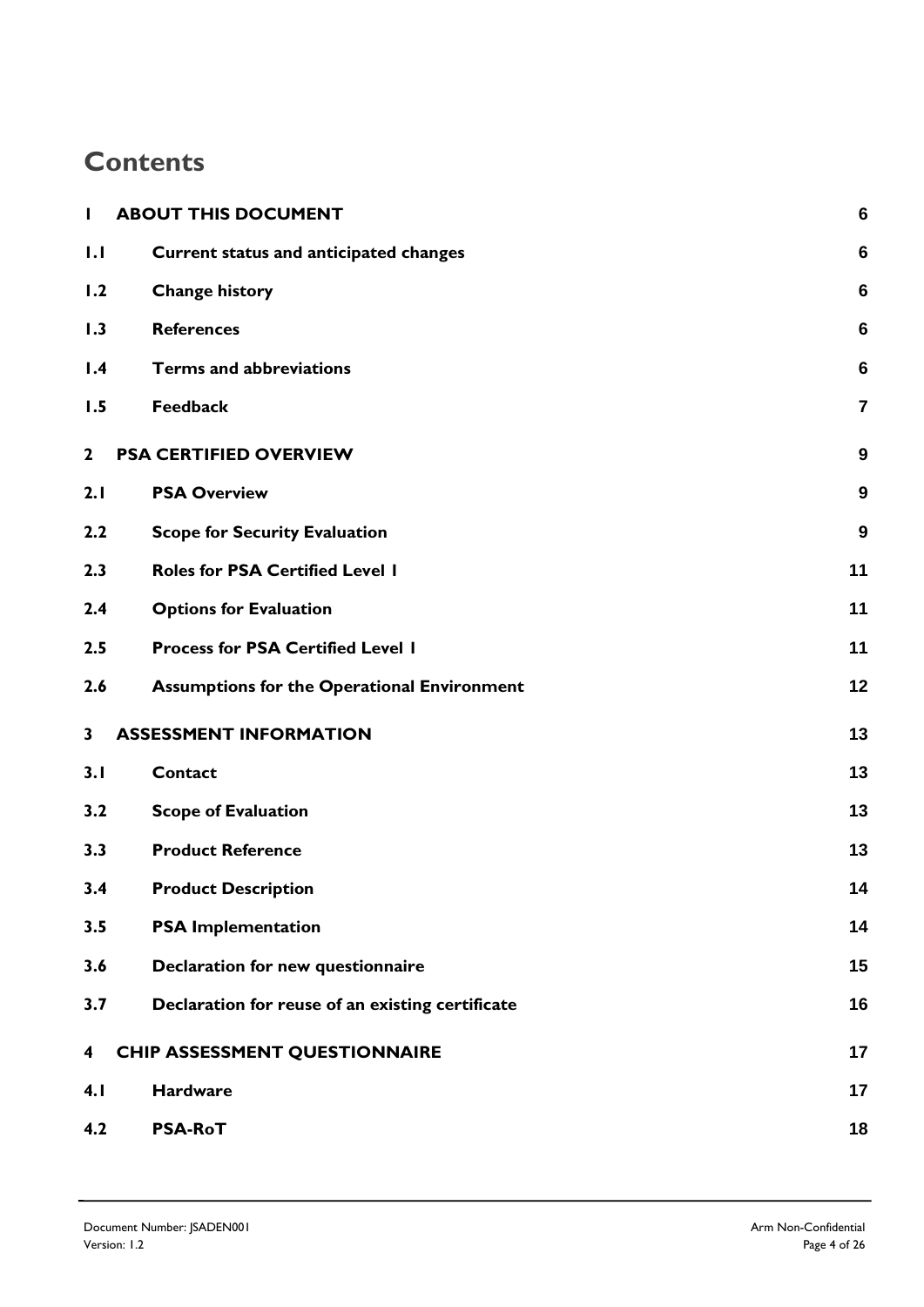| 5   | RTOS ASSESSMENT QUESTIONNAIRE<br>20   |    |  |
|-----|---------------------------------------|----|--|
| 5.1 | 20<br><b>Code Integrity</b>           |    |  |
| 5.2 | <b>Data Assets</b>                    | 21 |  |
| 5.3 | Communication                         | 21 |  |
| 5.4 | <b>Hardening</b>                      | 22 |  |
| 5.5 | <b>Passwords</b>                      | 22 |  |
| 5.6 | <b>Privacy</b>                        | 23 |  |
| 6   | DEVICE ASSESSMENT QUESTIONNAIRE<br>24 |    |  |
| 6.1 | <b>Code Integrity</b>                 | 24 |  |
| 6.2 | Communication                         | 24 |  |
| 6.3 | <b>Hardening</b>                      | 25 |  |
| 6.4 | <b>Passwords</b>                      | 25 |  |
| 6.5 | <b>Privacy</b>                        | 26 |  |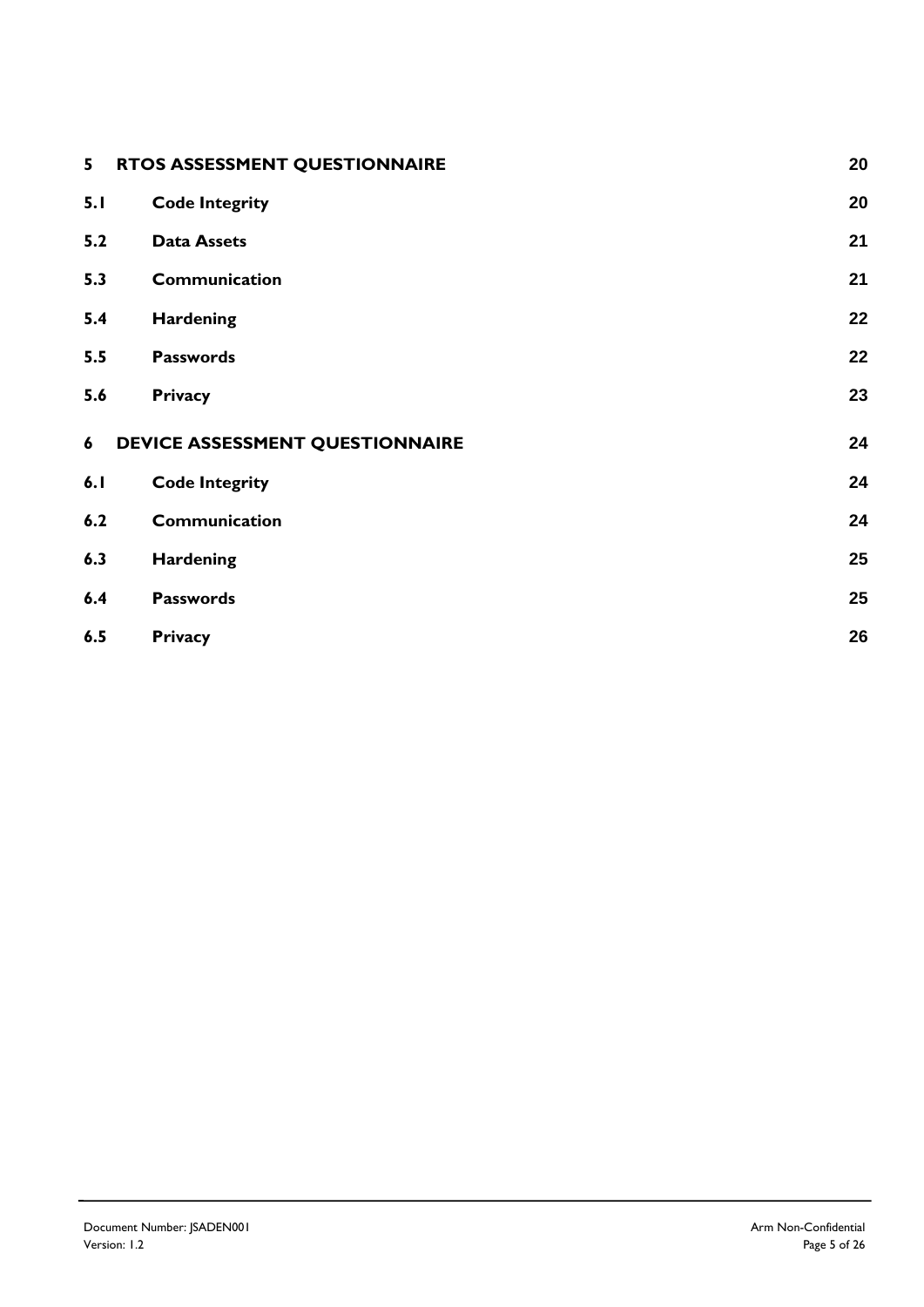## **1 About this document**

## **1.1 Current status and anticipated changes**

Current Status: Final

### **1.2 Change history**

| <b>Release Date</b> | <b>Version</b> | <b>Comments</b>                                                                             |
|---------------------|----------------|---------------------------------------------------------------------------------------------|
| 30/10/2019          | 1.2            | Clarifications for possible evaluation scopes and alignments with PSA<br>Certified Level 2. |
| 01/04/2019          |                | Clarifications on PSA Functional Certification and PSA Developer APIs                       |
| 13/02/2019          | I.O            | Public release based on BET03 version                                                       |

#### **1.3 References**

This document refers to the following documents.

| <b>Ref</b> | Doc No              | Author(s)  | Title                               |
|------------|---------------------|------------|-------------------------------------|
| [PSA-FF]   | <b>ARM DEN 0063</b> | <b>ARM</b> | ARM® Platform Security Architecture |
|            |                     |            | Firmware Framework                  |
| [PSA-SM]   | <b>ARM DEN 0079</b> | <b>ARM</b> | PSA: Device Security Model          |

### **1.4 Terms and abbreviations**

This document uses the following terms and abbreviations.

| Term                                        | Meaning                                                                                                                                                                                                                                                                    |
|---------------------------------------------|----------------------------------------------------------------------------------------------------------------------------------------------------------------------------------------------------------------------------------------------------------------------------|
| Application firmware                        | The main application firmware for the platform, typically comprising an RTOS<br>and application tasks. PSA provides no isolation services for this firmware,<br>although the RTOS may make use of available hardware support to provide<br>internal isolation of operation |
| Application Root of Trust                   | This is the security domain in which additional security services are<br>implemented. See PSA Security Model [PSA-SM] for details                                                                                                                                          |
| Application Root of Trust<br>Service        | This is a Root of Trust Service within the Application Root of Trust domain                                                                                                                                                                                                |
| Hardware Unique Key<br>(HUK)                | Secret and unique to the device – this symmetric key must not be accessible<br>outside the PSA Root of Trust                                                                                                                                                               |
| Non-secure Processing<br>Environment (NSPE) | This is the security domain outside of the SPE, the Application domain, typically<br>containing the application firmware and hardware.                                                                                                                                     |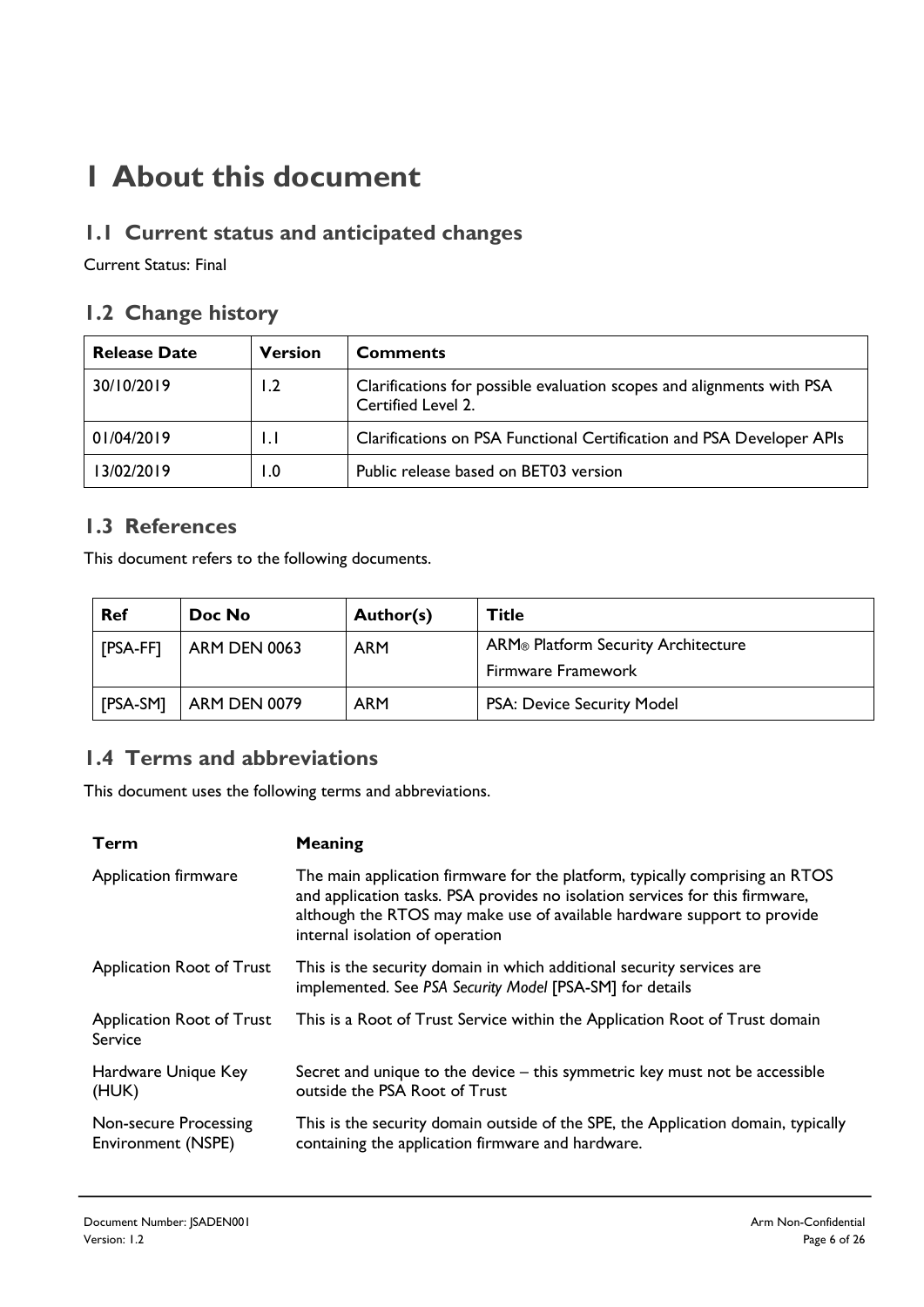| <b>PSA</b>                                    | <b>Platform Security Architecture</b>                                                                                                                                                                                                                                                       |
|-----------------------------------------------|---------------------------------------------------------------------------------------------------------------------------------------------------------------------------------------------------------------------------------------------------------------------------------------------|
| <b>PSA Developer APIs</b>                     | Foundations from which security services are built, allowing devices to be secure<br>by design. Three sets of APIs have been defined, so far, and include Crypto,<br>Secure Storage and Attestation.                                                                                        |
| <b>PSA Functional API</b><br>Certification    | Functional certification for a device that ensures that the device has implemented<br>PSA Developer APIs and passed the PSA Functional certification Test Suites.                                                                                                                           |
| PSA Immutable Root of<br><b>Trust</b>         | The hardware and code and data that cannot be modified following<br>manufacturing. See PSA Security Model [PSA-SM] for details                                                                                                                                                              |
| <b>PSA Root of Trust</b>                      | This defines the most trusted security domain within a PSA system. See PSA<br>Security Model [PSA-SM] for details                                                                                                                                                                           |
| <b>PSA Root of Trust Service</b>              | This is a Root of Trust Service within the PSA Root of Trust domain                                                                                                                                                                                                                         |
| PSA Updateable Root of<br>Trust               | The Root of Trust firmware that can be updated following manufacturing. See<br>PSA Security Model [PSA-SM] for details                                                                                                                                                                      |
| Root of Trust (RoT)                           | This is the minimal set of software, hardware and data that is implicitly trusted in<br>the platform - there is no software or hardware at a deeper level that can verify<br>that the Root of Trust is authentic and unmodified. See Root of Trust Definitions<br>and Requirements [GP-ROT] |
| <b>Root of Trust Service</b><br>(RoT Service) | A set of related security operations that are implemented in a Secure Partition.<br>The server endpoint of a PSA IPC channel. Multiple RoT Services can co-exist in<br>a single Secure Partition.                                                                                           |
| <b>Secure Processing</b><br>Environment (SPE) | A platform's processing environment for software that provides confidentiality<br>and integrity for its runtime state from software and hardware outside of the<br>SPE.                                                                                                                     |
| Secure Partition Manager<br>(SPM)             | The part of a PSA implementation that is responsible for isolating software in<br>partitions, managing the execution of software within partitions, and providing<br>IPC between partitions                                                                                                 |
| <b>SiP</b>                                    | System in Package                                                                                                                                                                                                                                                                           |
| SoC                                           | System on Chip                                                                                                                                                                                                                                                                              |
| Secure Boot                                   | Secure boot is technology to provide a chain of trust for all the components<br>during boot                                                                                                                                                                                                 |

## **1.5 Feedback**

Arm welcomes feedback on its documentation.

If you have comments on the content of this documentation, send an e-mail to psacertified@arm.com. Give:

- The title (PSA Certified Level 1 Questionnaire).
- The number (JSADEN-001) and version.
- The page numbers to which your comments apply.
- The rule identifiers to which your comments apply, if applicable.
- A concise explanation of your comments.

Arm also welcomes general suggestions for additions and improvements.

#### **Note**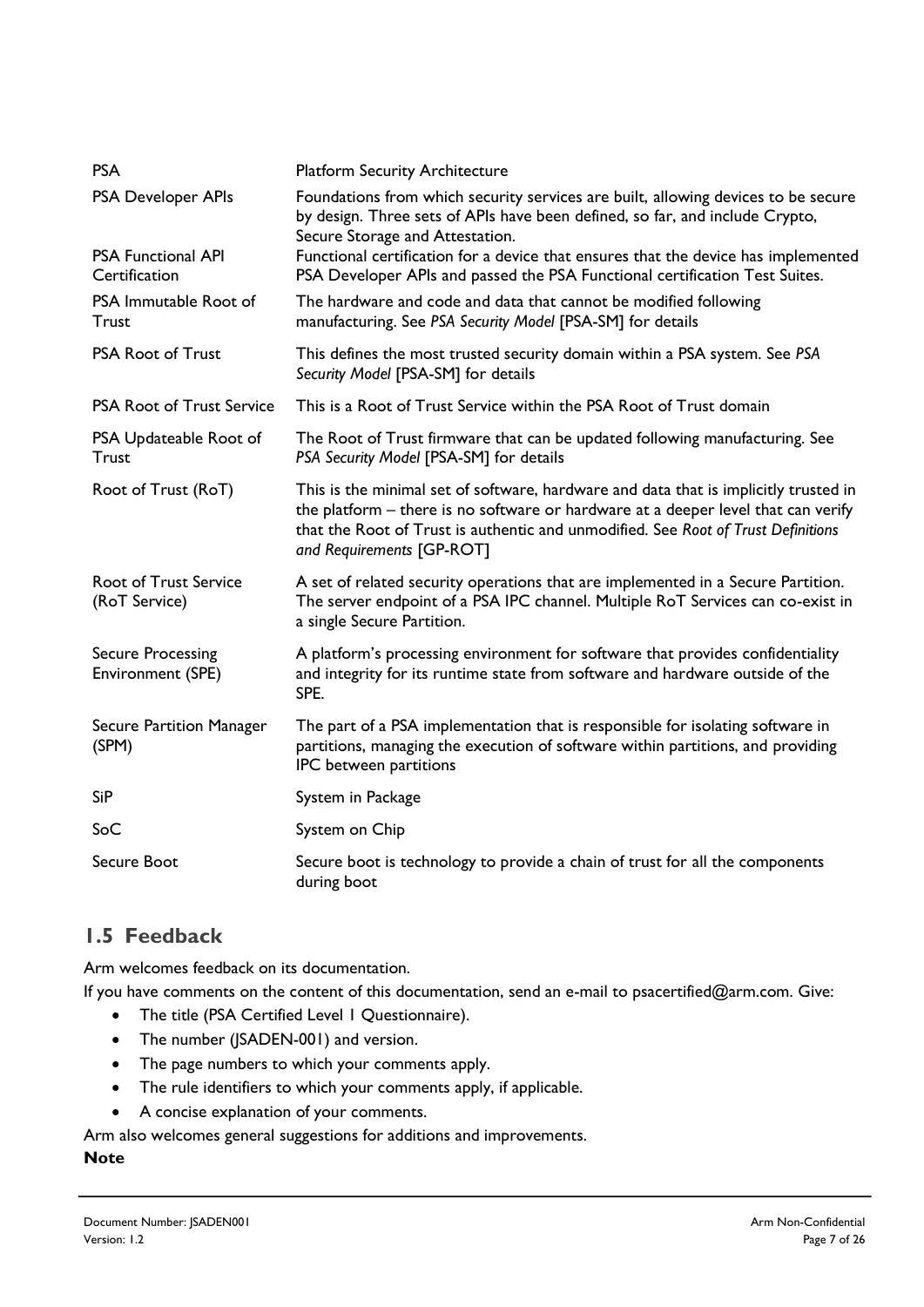Arm tests PDFs only in Adobe Acrobat and Acrobat Reader, and cannot guarantee the appearance or behaviour of any document when viewed with any other PDF reader.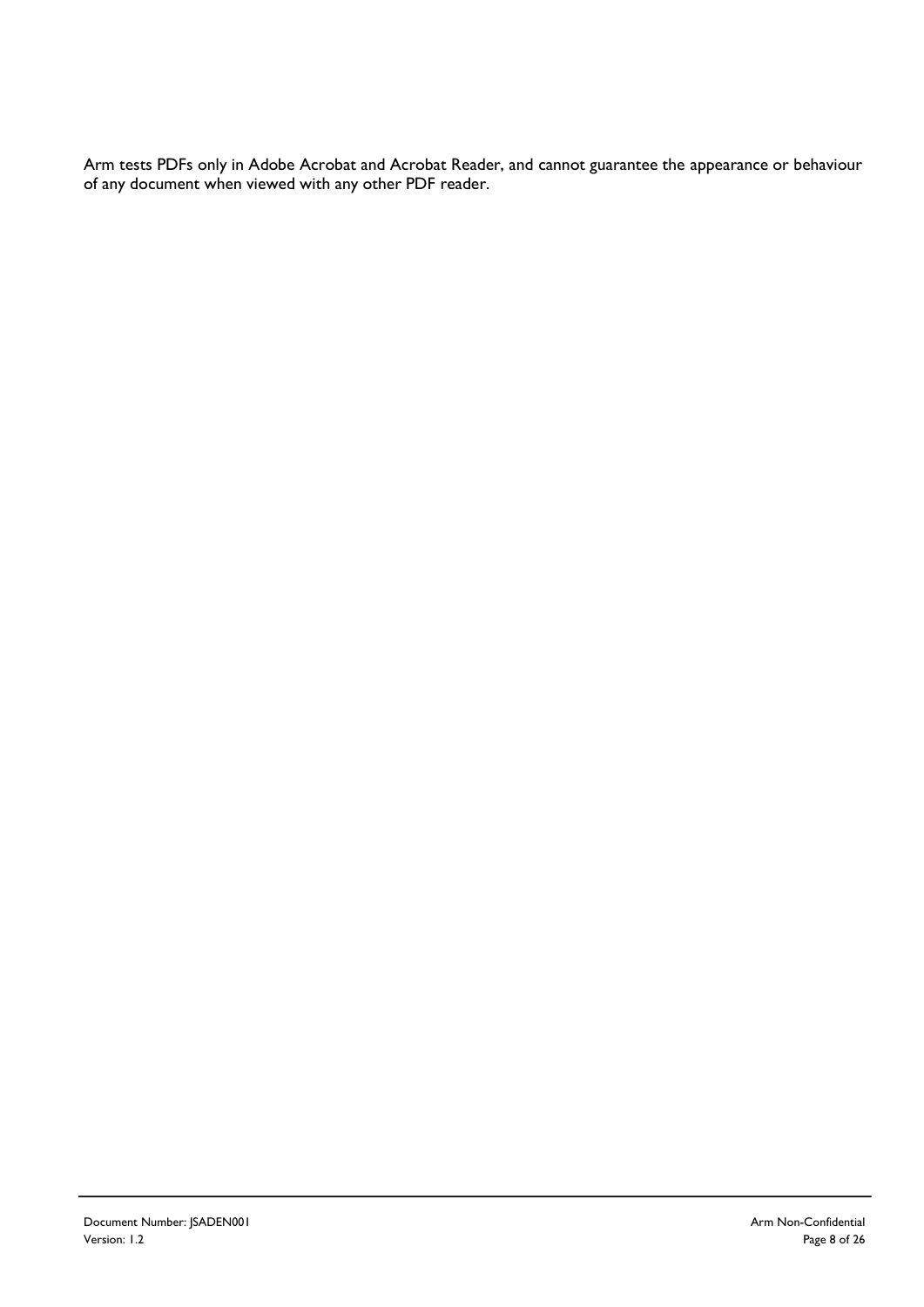# **2 PSA Certified Overview**

## **2.1 PSA Overview**

PSA defines a common hardware and software security platform, providing a generic security foundation allowing secure products and features to be deployed.

The terms PSA Functional Certification and PSA Certified are used here with the following meanings:

• *PSA Functional API Certification*

PSA Functional API Certification means that a device has implemented the **[PSA Developer APIs](https://pages.arm.com/psa-apis.html)**<sup>1</sup> and passed the PSA Functional API Certification Test Suites. The PSA Developer APIs cover three security functions: Attestation, Cryptography and Secure Storage. A step by step guide for getting a product PSA Functional API certified is available on the resources page of **[www.psacertified.org](http://www.psacertified.org/)**

• *PSA Certified*

The PSA Certified scheme involves the evaluation by an Evaluation Laboratory of a device against a set of security requirements and, in case of a successful evaluation, the issuing of a certificate by the PSA Certified secretariat (or a third-party on behalf of the PSA Joint Stakeholder Members) for that device. The evaluation laboratory examines security measures to ensure that the Target of Evaluation (TOE), including its critical assets, is not vulnerable to identified threats.

The PSA Certified scheme recognises that there will be different security requirements and different cost/security trade-offs for different applications and eco-systems. This is reflected in specifications by introducing range of *assurance levels*.

PSA Certified Level 1 assurance2, the target of this document, relies on a questionnaire filled out by the chip vendor, RTOS vendor or OEM. The questionnaire defined in the present document aims at covering baseline IoT security requirements to mitigate common IoT threats and security requirements for PSA products. Questionnaire assessment is performed by an Evaluation Laboratory and if the device passes, a digital certificate is issued and published on **[www.psacertified.org](http://www.psacertified.org/)**. The certificate number is a globally unique EAN-13 number that can be supplied by the Evaluation Laboratory or by the company seeking certification.

PSA devices support an Entity Attestation Token that can include the EAN-13 to inform relying parties that the chip, RTOS or device has been evaluated and PSA certified.

## **2.2 Scope for Security Evaluation**

The scope for security evaluation is the combination of the hardware and software components supporting a device. There are three evaluation scopes, the Chip, the RTOS and the Device. [Figure 1](#page-9-0) illustrates the components in the PSA architecture and the related security certification scopes.

The isolation between the Non-Secure Processing Environment and the Secure Processing Environment (for PSA Updateable Root of Trust and Application Root of Trust) can be implemented for instance relying on Cortexv8M with TrustZone or using dual cores on Cortex-v7M.

<sup>1</sup> https://pages.arm.com/psa-apis.html

<sup>2</sup> PSA Certified security assurance levels are a distinct concept from SPM isolation levels defined in PSA specification, which characterize different types of software isolation.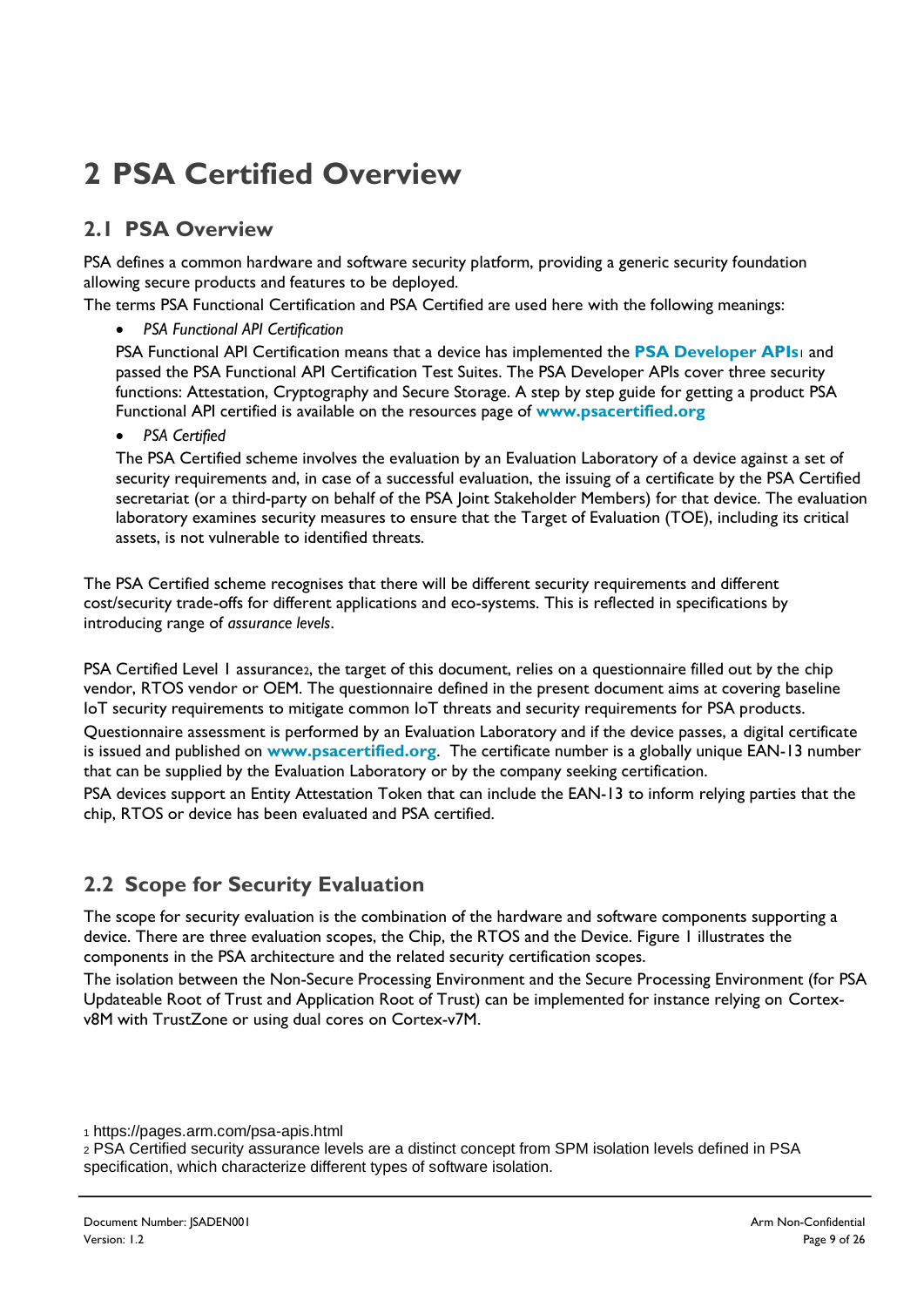| <b>Scope for Device</b> | <b>RTOS</b><br>Applications<br>Configuration                                                                                                                   |
|-------------------------|----------------------------------------------------------------------------------------------------------------------------------------------------------------|
| <b>Scope for RTOS</b>   | <b>RTOS</b><br>Non Secure Processing Environment                                                                                                               |
| <b>Scope for Device</b> | <b>Application Root</b><br>of Trust Services                                                                                                                   |
|                         | Application Root of Trust (Secure Processing Environment)                                                                                                      |
|                         | <b>PSA Root of Trust</b><br><b>Secure Partition</b><br><b>Services</b><br>Manager<br>Main Boot<br>PSA Updateable Root of Trust (Secure Processing Environment) |
| <b>Scope for Chip</b>   | <b>HW Assisted</b><br><b>Root Parameters</b><br><b>Boot ROM</b><br>Isolation<br>PSA Immutable Root of Trust                                                    |
|                         | PSA Security Lifecycle<br><b>Trusted Subsystems</b>                                                                                                            |

Figure 1: Logical Scope of PSA Certified Level 1

<span id="page-9-0"></span>The Chip provides security features such as immutable storage or protection of debug features, which are essential for ensuring the security of the PSA device. The hardware may be a System-in-Package (SiP) or a System-on-Chip (SoC) integrated on a board. The Chip evaluation scope includes the following components from the PSA platform, as described in [PSA-FF]:

- PSA immutable root of trust, for example the Boot ROM, any root parameters, the isolation hardware, security lifecycle management and enforcement.
- Trusted subsystems used by the PSA root of trust, such as any security subsystems, trusted peripherals, SIM or SE, which can include hardware and software.
- PSA updateable root of trust, such as the secure partition manager and generic PSA Root of Trust Services such as attestation, secure storage, crypto and firmware update validation.

For the RTOS, the only software component in scope of the security evaluation is the RTOS for the Non-Secure Processing Environment and any related libraries.

RTOS evaluation must rely on an evaluated Chip (See Section [2.4\)](#page-10-0).

For the Device, the scope includes the following software components:

- Applications and libraries developed by the OEM. These may execute in the Non-Secure Processing Environment or as Application Root of Trust Services executed in the Secure Processing Environment.
- Configuration of the RTOS for the device.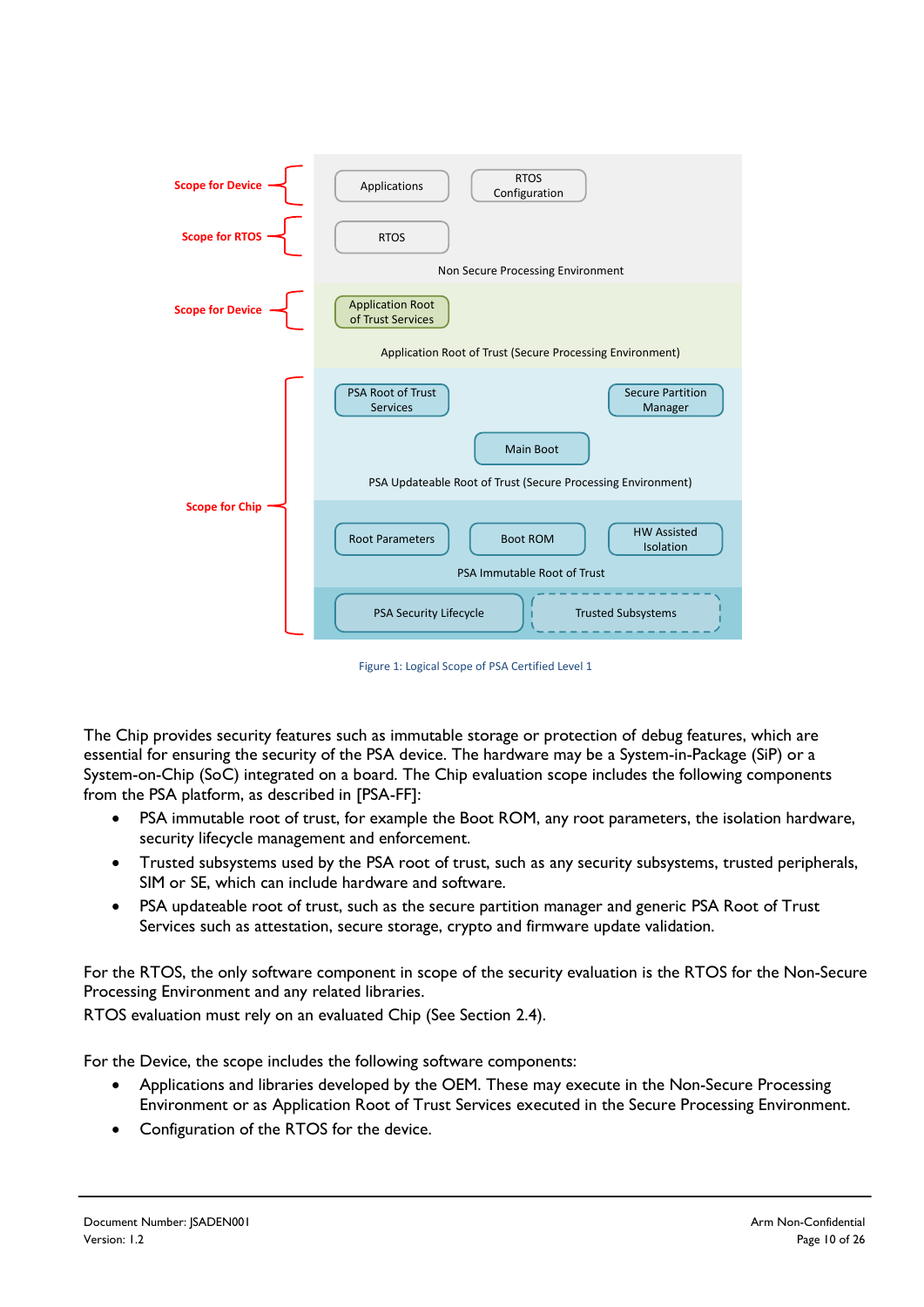Device evaluation must rely on an evaluated Chip and RTOS (See Section 2.4).

### **2.3 Roles for PSA Certified Level 1**

PSA Certified Level 1 involves the following roles:

- Chip Vendor: Develops the chip, the PSA Immutable Root of Trust (and possibly Trusted Subsystems) and the components of the updateable PSA Root of Trust (possibly based on Trusted Firmware-M).
- RTOS Vendor: Develops OS and related libraries for the Non-Secure Processing Environment.
- OEM: Conceives and develops a device based on the PSA specifications.
- Evaluation Laboratory: Proceeds to technical review of questionnaires submitted for PSA Certified Level 1 and if successful provides a digital certificate reference number (EAN-13) for the scope under evaluation.
- Certification Secretariat: Receives applications for PSA security certification, issues certificates, updates security certification scheme.

## <span id="page-10-0"></span>**2.4 Options for Evaluation**

The purpose of PSA Certified Level 1 is to assess the security foundation of a device. The certification is organised in layers: device on top of RTOS on top of Chip. The certificate for a given layer ensures that lower layers, if any, have also been evaluated, either in a previous evaluation (certificates for these lower layers are then reused for composition) or in the evaluation that lead to the considered certificate.

The Chip evaluation can proceed independently, with related PSA Immutable and Updateable Root of Trust and possibly Trusted Subsystems.

The RTOS evaluation can proceed:

- Either on an already certified chip,
- Or on an uncertified chip (no independent certificate will be issued for the chip).

The RTOS certificate is only valid for the selected RTOS and chip combination.

The Device evaluation can proceed:

- Either on an already certified RTOS and chip combination,
- Or on an uncertified RTOS on certified chip (no independent certificate will be issued for the RTOS), or
- Or on an uncertified RTOS and uncertified chip (no independent certificates will be issued for the RTOS and the chip).

The Device certificate is only valid for the selected Device, RTOS and chip combination.

#### **2.5 Process for PSA Certified Level 1**

The process for level 1 certification of devices based on PSA is the following:

- 1. The Chip Vendor, the RTOS Vendor or the OEM (all named Developer below) complete the relevant questionnaire provided in Section [4,](#page-16-0) [5](#page-19-0) or [6.](#page-23-0)
- 2. For each requirement, the box corresponding to the fulfilment of the requirement is ticked.
- Yes: for fully complies with the requirement.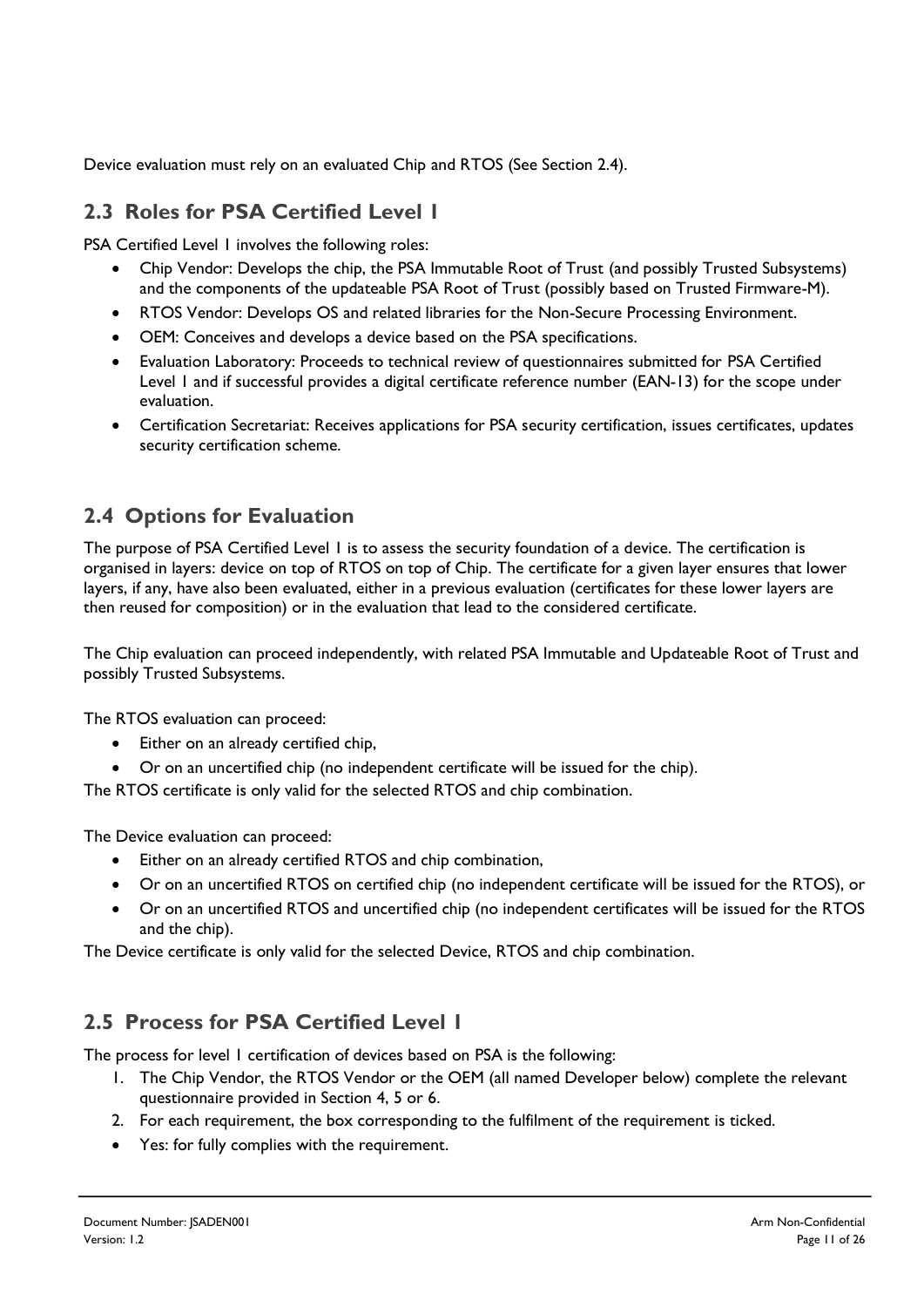- Part.: for partially compliance with the requirement (a grey box means not relevant).
- N/A: If the requirement is not applicable.

For fully fulfilled requirement, the Developer has to describe on the line following the statement of the requirement how this requirement is implemented, according to the instructions given *in italic*, or otherwise he has to provide a rationale explaining why this requirement is not fully fulfilled or is not applicable.

- 3. The Developer submits an application to the PSA Certification Secretariat.
- 4. The Developer fills the assessment information part in Section [3](#page-12-0) and submits the applicable questionnaire(s), according to the selected scope of evaluation, to an Evaluation Lab.
- 5. The Evaluation Laboratory provides a technical review by checking that the rationale given for each requirement is consistent with the statement of the requirement. The Evaluation Laboratory may ask for clarifications.
- 6. If the result of the review by the Evaluation Laboratory is Pass, the Evaluation Laboratory will provide an EAN-13 for the chip, RTOS or device, if not already provided by the Developer.
- 7. The PSA Certification Secretariat proceeds to the certification of the product and the EAN-13 is published along with product or chip reference on the Secretariat's website.

The pass threshold for each of Chip, RTOS or Device is 1 (one) "Part." or "N/A", and the rest "Yes".

For a new product or a variant of an existing product, the Developer can also reuse a questionnaire that has already been reviewed by an Evaluation Laboratory provided the same answers exactly apply. In that case, no action from an Evaluation Laboratory is required and the Developer only has to submit an application to the PSA Certification Secretariat. The EAN-13 for the new product will differ from the product already certified.

#### **2.6 Assumptions for the Operational Environment**

This document assumes the following assumptions hold regarding the operational environment of the device target of the PSA evaluation:

- The device manufacturing process ensures integrity and authenticity of hardware design and pre-loaded software components.
- Generation, storage, distribution, destruction, injection of secret data in the device enforces integrity and confidentiality of these data. In particular, private keys are not shared among devices.
- The device and related software, including third-party libraries, is subject to a vulnerability watch and a responsible disclosure program. Vulnerabilities are subject to timely security patches and customers notified.
- The OEM has performed a risk assessment for the applications supported by the device to identify and protect assets used by the device, has followed coding best practices and has performed functional testing.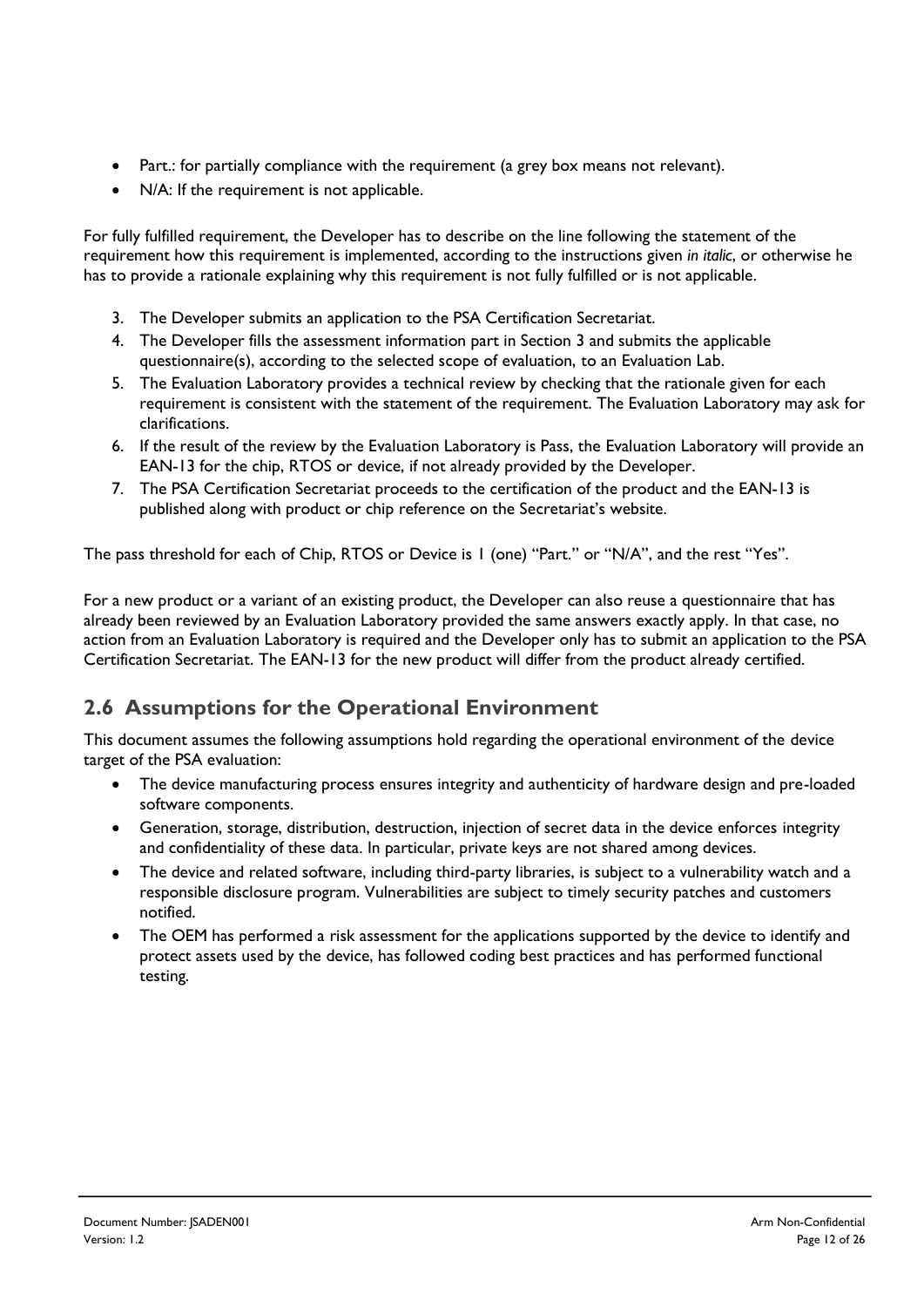## <span id="page-12-0"></span>**3 Assessment Information**

The Vendor applying for PSA certification shall fill this section.

#### <span id="page-12-2"></span>**3.1 Contact**

| <b>Company</b><br>activity: | (State whether OEM, RTOS Vendor or Chip Vendor) |
|-----------------------------|-------------------------------------------------|
| Company<br>name:            |                                                 |
| <b>Contact name:</b>        |                                                 |
| <b>Contact title:</b>       |                                                 |
| <b>Contact email:</b>       |                                                 |
| <b>Contact</b><br>address:  |                                                 |
| <b>Contact phone:</b>       |                                                 |

#### <span id="page-12-3"></span>**3.2 Scope of Evaluation**

Check the expected scope for the evaluation and related evaluation option (See Section [2.4\)](#page-10-0):

- Chip only *(Fill Section [4](#page-16-0) only)*
- RTOS on uncertified chip *(Fill Sections [4](#page-16-0) and [5\)](#page-19-0)*
- RTOS on certified chip *(Fill Section [5](#page-19-0) only and provide in Section [3.3](#page-12-1) the EAN-13 of the PSA Certified chip)*
- Device and RTOS on certified chip *(Fill Sections [5](#page-19-0) and [6](#page-23-0) and provide in Section [3.3](#page-12-1) the EAN-13 of the PSA Certified chip)*
- Device on certified RTOS and certified chip (*Fill Section [6](#page-23-0) only and provide in Section [3.3](#page-12-1) the EAN-13 of the chip and RTOS that passed PSA Certified. NB: The RTOS must have been certified on the same chip used for this evaluation)*
- Device, on uncertified RTOS and uncertified chip *(Fill Sections [4,](#page-16-0) [5](#page-19-0) and [6\)](#page-23-0)*

#### <span id="page-12-1"></span>**3.3 Product Reference**

| <b>Commercial</b><br>name:         |                                                                                                                                                                                                                                                                               |
|------------------------------------|-------------------------------------------------------------------------------------------------------------------------------------------------------------------------------------------------------------------------------------------------------------------------------|
| <b>HW</b> reference:               | (For RTOS and Device, use the reference of the Chip that passed PSA Certified)                                                                                                                                                                                                |
| <b>HW</b> version:                 |                                                                                                                                                                                                                                                                               |
| <b>SPE</b> name:                   | (e.g. Trusted Firmware-M)                                                                                                                                                                                                                                                     |
| <b>SPE</b> version:                |                                                                                                                                                                                                                                                                               |
| <b>Chip EAN-13:</b>                | (If this version of the chip has already passed PSA Certified, specify the EAN-13 of the certificate)                                                                                                                                                                         |
| <b>Reference</b><br>documentation: | (If this version of the chip has not yet passed PSA Certified, provide identification of the reference<br>documentation used to fill the questionnaire, such as chip datasheet, detailed fact sheet or<br>reference manual. It may be requested by the Evaluation Laboratory) |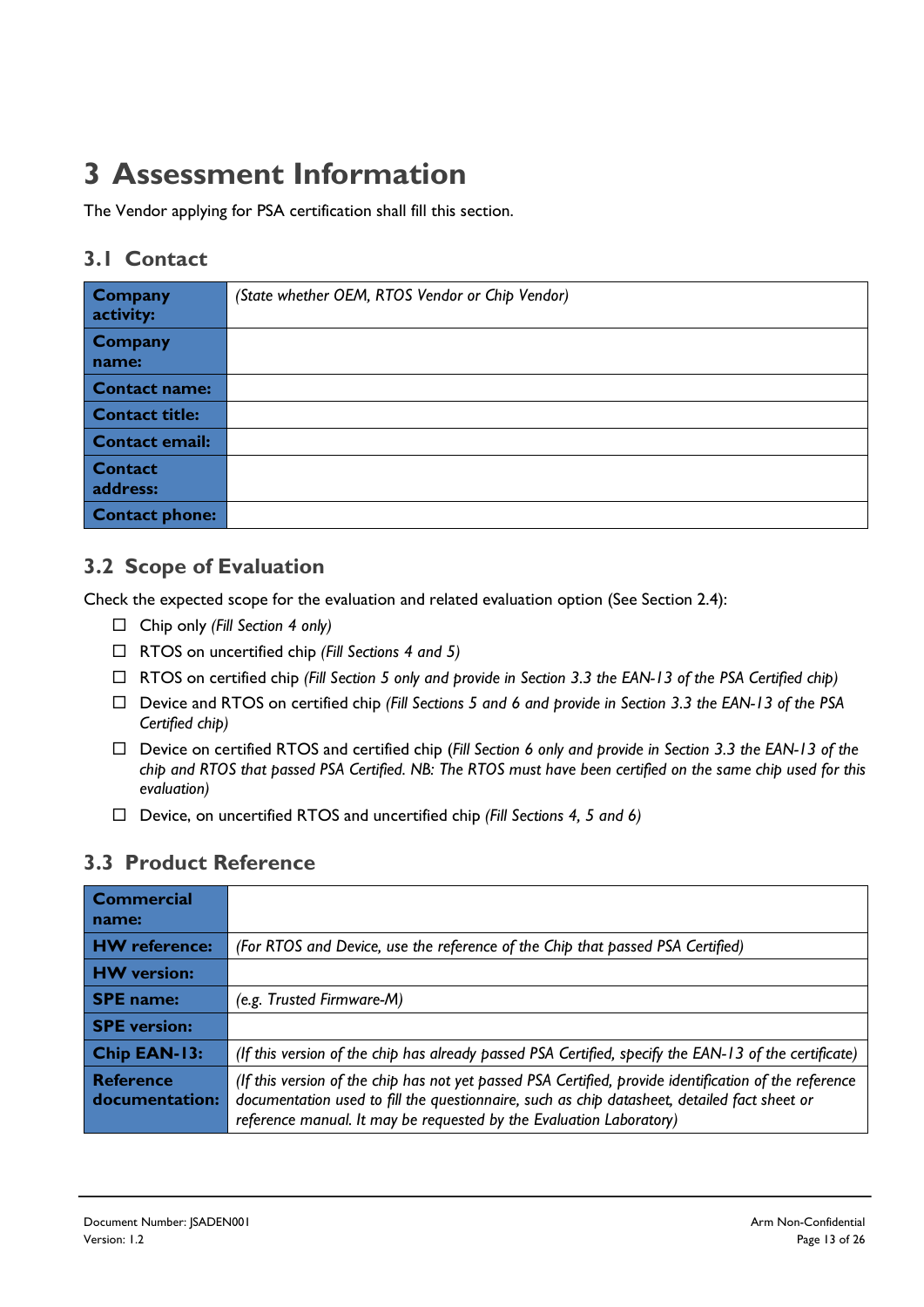*For RTOS or Device evaluation:*

| <b>RTOS name:</b>                  | (e.g. Mbed OS)                                                                                                                                                                                               |  |
|------------------------------------|--------------------------------------------------------------------------------------------------------------------------------------------------------------------------------------------------------------|--|
| <b>RTOS version:</b>               |                                                                                                                                                                                                              |  |
| <b>RTOS EAN-13:</b>                | (If this version of the RTOS has already passed PSA Certified, specify the EAN-13 of the<br>certificate)                                                                                                     |  |
| <b>Reference</b><br>documentation: | (If this version of the RTOS has not yet passed PSA Certified, provide identification of the<br>reference documentation used to fill the questionnaire. It may be requested by the Evaluation<br>Laboratory) |  |

## **3.4 Product Description**

| <b>Expected</b><br>usage:                                        |                                                                                                                                    |
|------------------------------------------------------------------|------------------------------------------------------------------------------------------------------------------------------------|
| <b>Features:</b>                                                 | (Describe the functional and security features marketed for the product)                                                           |
| <b>Description of</b><br>expected<br>operational<br>environment: | (Describe if any the actors and external resources required for operation of the product, and the<br>related security assumptions) |

## **3.5 PSA Implementation**

*For Chip or RTOS evaluation*:

| <b>PSA</b> functional<br><b>API</b> certified: | (For Chip evaluation, PSA Functional API certification is required. Provide the output report from<br><b>PSA API tests</b><br>For RTOS evaluation: Yes/No. PSA Functional API certification for RTOS is currently not<br>mandatory but will become a requirement in future revisions of this document.<br>If Yes, provide the output report from PSA API tests.) |  |
|------------------------------------------------|------------------------------------------------------------------------------------------------------------------------------------------------------------------------------------------------------------------------------------------------------------------------------------------------------------------------------------------------------------------|--|
| Isolation<br>boundary level:                   | (May be $1, 2$ or 3, as described in $[PSA-FF]$ )                                                                                                                                                                                                                                                                                                                |  |
| <b>PSA RoT</b><br>services:                    | (Describe RoT services part of the PSA root of trust)                                                                                                                                                                                                                                                                                                            |  |
| Trusted<br>subsystem:                          | (Describe trusted subsystems relied upon for operation of PSA root of trust, such as a security<br>subsystem, Secure Element, and their usage, or declare 'none' if no trusted subsystem is used)                                                                                                                                                                |  |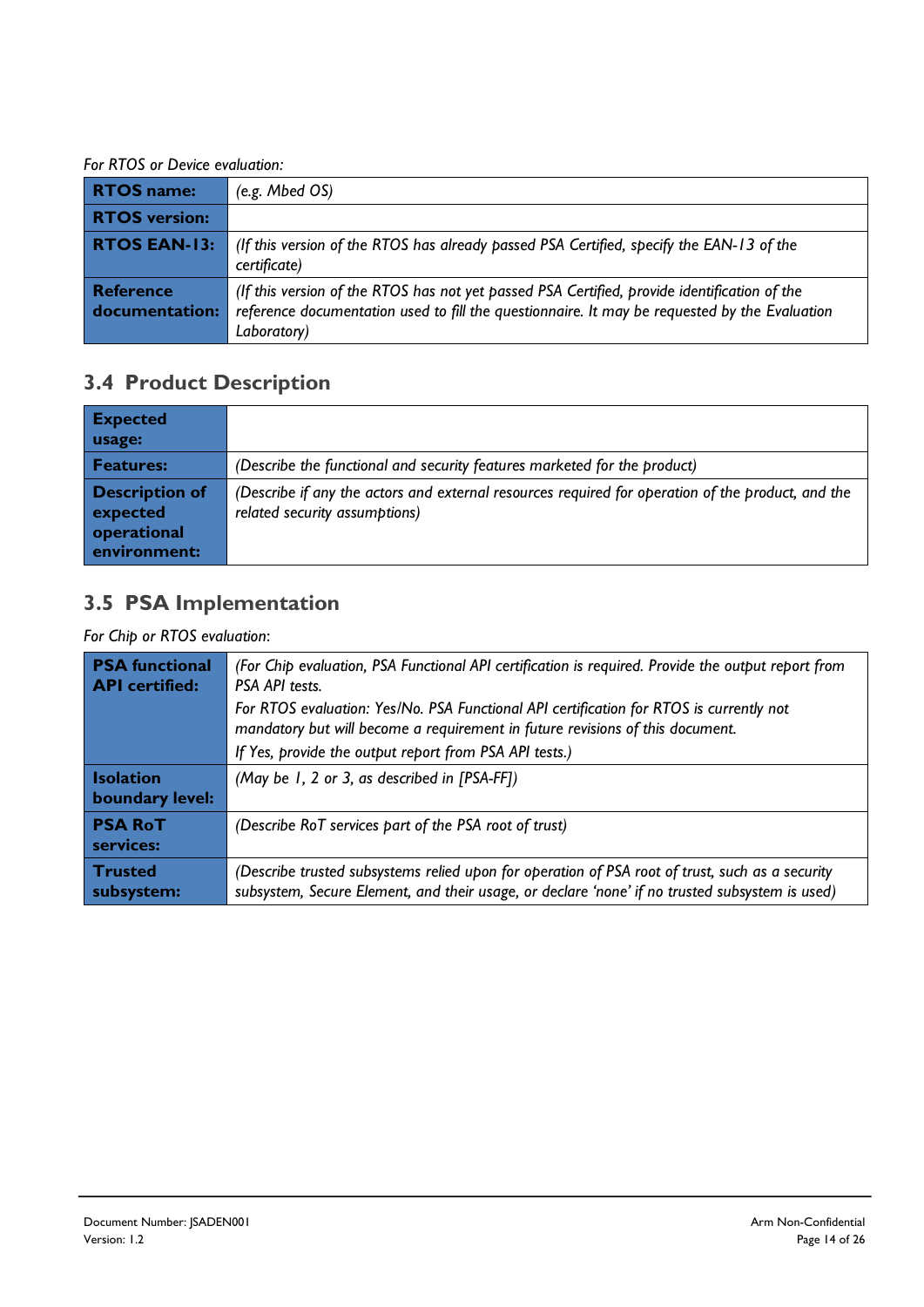## **3.6 Declaration for new questionnaire**

This declaration applies for a questionnaire that has not yet been reviewed by an Evaluation Laboratory.

As an authorised representative of the organisation stated in Section [3.1](#page-12-2) of this document, I declare that:

1. The information provided in the relevant Section [4,](#page-16-0) [5,](#page-19-0) or [6](#page-23-0) of this questionnaire is valid and correct for the product/service stated in Section [3.3](#page-12-1)

and

2. I acknowledge and accept the instructions, exclusions and other provisions set out in this document.

| Name:      |  |
|------------|--|
| Date:      |  |
| Signature: |  |
|            |  |
|            |  |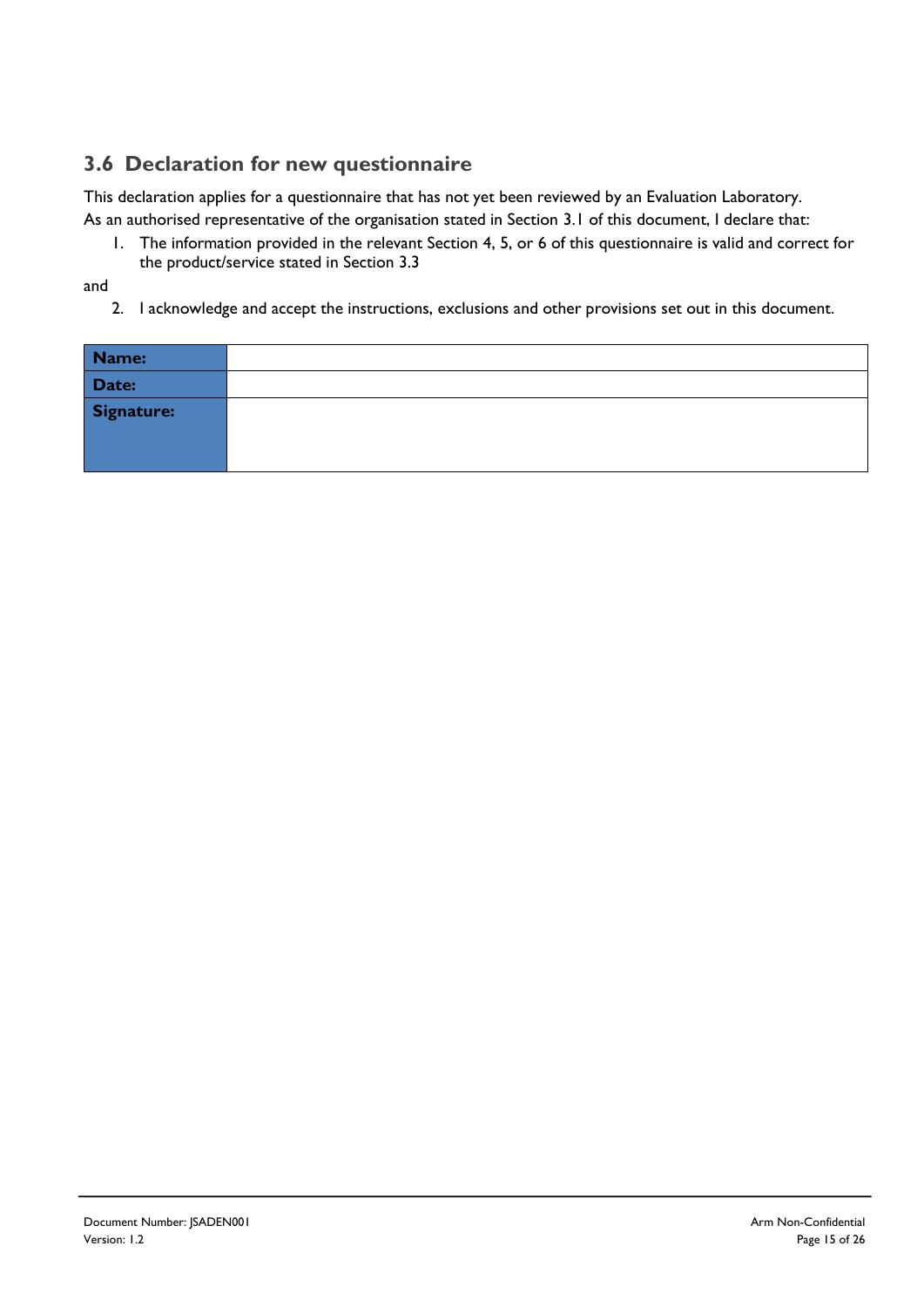### **3.7 Declaration for reuse of an existing certificate**

This declaration applies for a product that can reuse the exact same answers to a questionnaire that has already been reviewed by an Evaluation Laboratory and for which related product has passed PSA Certified. In that case, the Vendor does not have to fill again the relevant Section [4,](#page-16-0) [5,](#page-19-0) or [6](#page-23-0) of this questionnaire and no action from an Evaluation Laboratory is required.

| <b>EAN-13 of the</b><br>product that<br>passed PSA |  |
|----------------------------------------------------|--|
| Certified:                                         |  |

As an authorised representative of the organisation stated in Section [3.1](#page-12-2) of this document, I declare that:

1. The information provided in the questionnaire for the product referenced above and that is PSA Certified is also valid and correct for the product/service stated in Section [3.2](#page-12-3)

and

2. I acknowledge and accept the instructions, exclusions and other provisions set out in this document.

| Name:      |  |
|------------|--|
| Date:      |  |
| Signature: |  |
|            |  |
|            |  |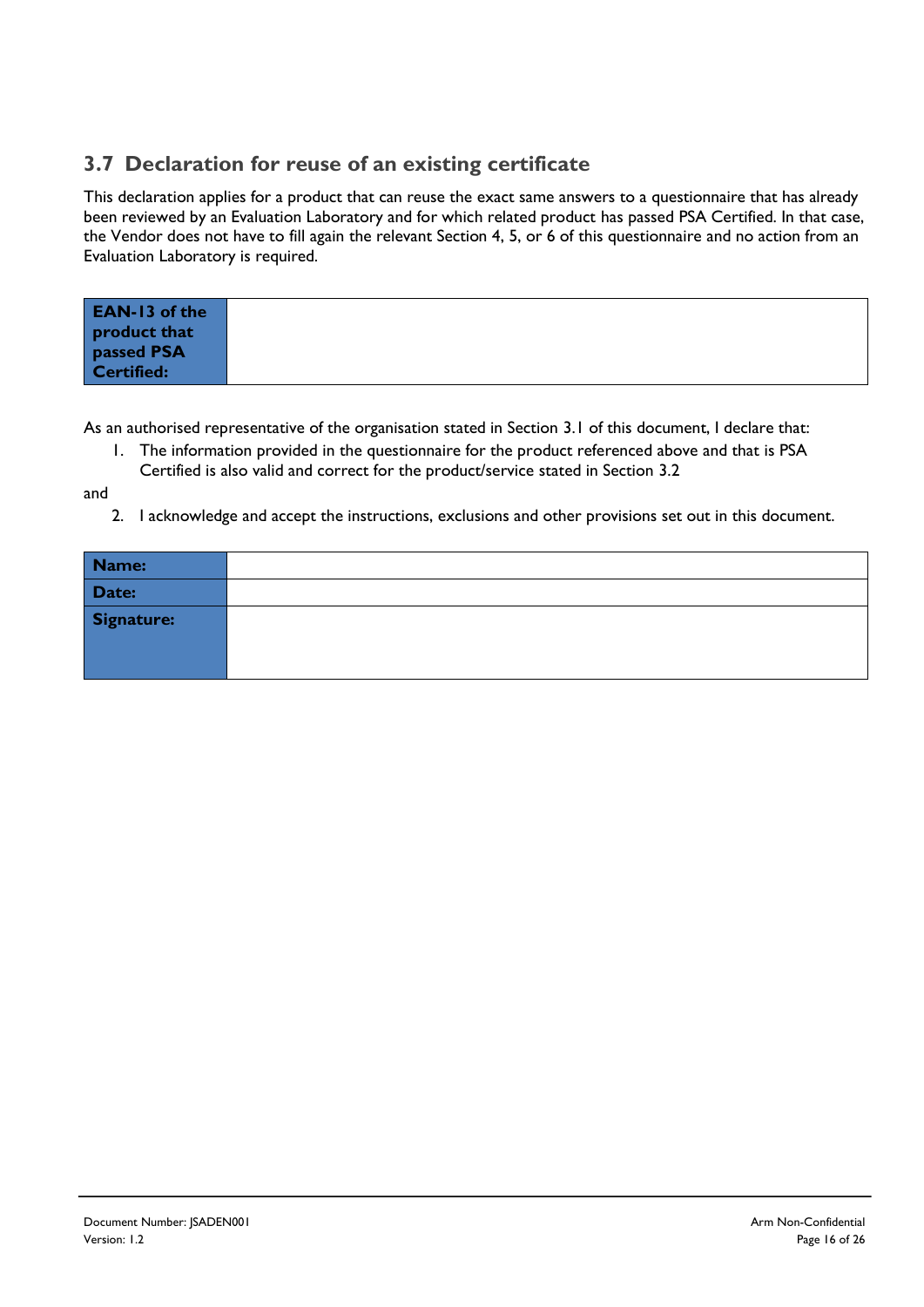# <span id="page-16-0"></span>**4 Chip Assessment Questionnaire**

Skip this section if the version of the chip referenced in Section [3.3](#page-12-1) is already PSA-Certified.

### **4.1 Hardware**

| ID   | <b>Requirement</b>                                                                                                                                                                                                                                                                                                                                                                                                                                                                                                                                                                                                                                                                                                                                                                                      | <b>Response</b> |       |     |  |
|------|---------------------------------------------------------------------------------------------------------------------------------------------------------------------------------------------------------------------------------------------------------------------------------------------------------------------------------------------------------------------------------------------------------------------------------------------------------------------------------------------------------------------------------------------------------------------------------------------------------------------------------------------------------------------------------------------------------------------------------------------------------------------------------------------------------|-----------------|-------|-----|--|
|      |                                                                                                                                                                                                                                                                                                                                                                                                                                                                                                                                                                                                                                                                                                                                                                                                         | <b>Yes</b>      | Part. | N/A |  |
| C1.1 | The chip has a hardware mechanism to isolate the Secure<br>Processing Environment (SPE) and related assets from the Non-<br>Secure Processing Environment (NSPE).                                                                                                                                                                                                                                                                                                                                                                                                                                                                                                                                                                                                                                       |                 |       |     |  |
|      | (Describe how isolation is implemented, typically through TrustZone on Cortex-v8M or dual cores on<br>Cortex-v7M)<br>Example of response for Yes: The Cortex-M33 (ARMv8-M architecture) supports TrustZone. The Secure<br>Processing Environment is executed in secure mode.                                                                                                                                                                                                                                                                                                                                                                                                                                                                                                                            |                 |       |     |  |
|      | The chip supports secure boot, initiated from immutable code.<br>NB: Immutable code can be for instance ROM, or EEPROM or FLASH<br>memory that is locked before device delivery.                                                                                                                                                                                                                                                                                                                                                                                                                                                                                                                                                                                                                        |                 |       |     |  |
| CI.2 | (Describe which cryptographic functions and key sizes are used for secure boot, and how cryptography is<br>implemented, such as hardware cryptographic accelerator or software in immutable code. Also describe<br>how locking is performed if boot code is stored in mutable memory such as EEPROM or FLASH)<br>Example of response for Part: The initial Bootloader is run from Boot ROM in secure mode but without<br>prior validation. This Bootloader authenticates the SPE image by hash (SHA-256) and digital signature<br>(RSA-2048) validation. Public key is built into the bootloader image. Metadata of the image is delivered<br>together with the image itself in a header and trailer section. In case of successful authentication,<br>bootloader passes execution to the secure image. |                 |       |     |  |
| CI.3 | The chip supports security lifecycle, i.e. protect a lifecycle state<br>for the device and enforce transition rules between states.<br>The supported lifecycle states should include at least Device<br>assembly and Test, Factory provisioning, Provisioned and a Debug<br>mode.<br>NB: Security lifecycle is currently not mandatory but will become a<br>requirement in future revisions of this document.<br>(Describe supported lifecycle states and transition rules)                                                                                                                                                                                                                                                                                                                             |                 |       |     |  |
|      | Example of response for Yes: The chip supports security lifecycle as defined in [PSA-SM], Section 3.4 -<br>Generic PSA security lifecycle.                                                                                                                                                                                                                                                                                                                                                                                                                                                                                                                                                                                                                                                              |                 |       |     |  |
| CI.4 | The chip supports the secure storage of following keys and ID:<br>Hardware Unique Key (HUK), with at least with 128-bits<br>of entropy, used for deriving other per device secrets<br>ROT Public Key (ROTPK), used for authenticating the<br>first stage of SPE code during trusted boot<br>Unique attestation key (see requirement below)<br>Instance ID that uniquely identifies the attestation key                                                                                                                                                                                                                                                                                                                                                                                                  |                 |       |     |  |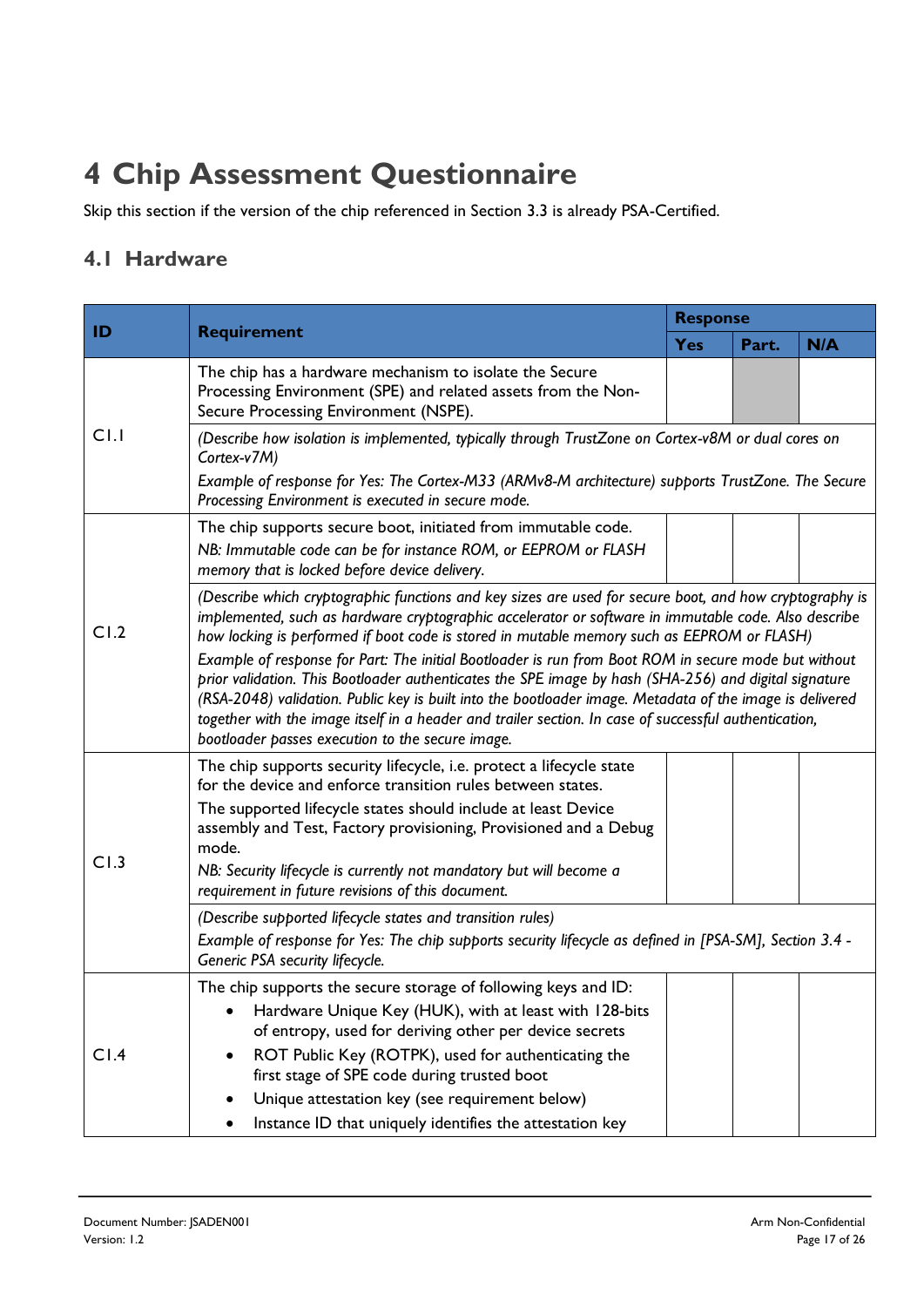| $\bullet$ | Implementation ID uniquely identifies the Immutable PSA<br>RoT.                                                                                                                                                                                         |  |  |  |
|-----------|---------------------------------------------------------------------------------------------------------------------------------------------------------------------------------------------------------------------------------------------------------|--|--|--|
|           | These keys and IDs may be injected during initial manufacturing of<br>the silicon or during the final manufacturing of a product or also<br>be derived from a Physically Unique Function (PUF).<br>NB: The Attestation Key can be derived from the HUK. |  |  |  |
|           | (Describe key size for each key, and if applicable the key derivation method for the Attestation Key. If<br>HUK is derived from a PUF, provide a rationale of key uniqueness and describe the protection of the<br>function to read the key value)      |  |  |  |

### **4.2 PSA-RoT**

| ID               |                                                                                                                                                                                                                                                                                                                                                                                                                                                                                                                                                                                                                                                                                                 | <b>Response</b> |       |     |  |  |
|------------------|-------------------------------------------------------------------------------------------------------------------------------------------------------------------------------------------------------------------------------------------------------------------------------------------------------------------------------------------------------------------------------------------------------------------------------------------------------------------------------------------------------------------------------------------------------------------------------------------------------------------------------------------------------------------------------------------------|-----------------|-------|-----|--|--|
|                  | <b>Requirement</b>                                                                                                                                                                                                                                                                                                                                                                                                                                                                                                                                                                                                                                                                              | <b>Yes</b>      | Part. | N/A |  |  |
| C2.1             | The updateable PSA-RoT supports firmware update, either from<br>local connectivity (such as USB or removable media) or from<br>remote servers.<br>NB: Verification of integrity and authenticity for local update currently<br>not mandatory but will become a requirement in future revisions of<br>this document.                                                                                                                                                                                                                                                                                                                                                                             |                 |       |     |  |  |
|                  | (Describe how updates are validated, including the cryptographic algorithms used, and where the<br>cryptographic keys used for validation are stored.)                                                                                                                                                                                                                                                                                                                                                                                                                                                                                                                                          |                 |       |     |  |  |
| C <sub>2.2</sub> | The update mechanism shall prevent firmware downgrade and<br>protect current firmware version in a secure storage, such as<br>anti-rollback counter in protected flash or OTP.<br>NB: Prevention of firmware downgrade is currently not mandatory but<br>will become a requirement in future revisions of this document.                                                                                                                                                                                                                                                                                                                                                                        |                 |       |     |  |  |
|                  | (Describe the firmware versioning information used to detect firmware downgrade and how it is<br>protected in integrity and against decrease and overflow)                                                                                                                                                                                                                                                                                                                                                                                                                                                                                                                                      |                 |       |     |  |  |
| C <sub>2.3</sub> | The PSA-RoT performs access control for RTOS access,<br>modification and usage of PSA-RoT data and secrets.                                                                                                                                                                                                                                                                                                                                                                                                                                                                                                                                                                                     |                 |       |     |  |  |
|                  | (Describe the subjects concerned by access control and how they are identified or authenticated)                                                                                                                                                                                                                                                                                                                                                                                                                                                                                                                                                                                                |                 |       |     |  |  |
| C <sub>2.4</sub> | The PSA-RoT uses state of the art cryptography for protection<br>of its assets, as recommended for instance by national security<br>agencies, and does not rely on proprietary cryptographic<br>algorithms or customization of standard cryptographic<br>algorithms.<br>While most implementations will use ECDSA and AES, other<br>cryptographic algorithms can also be used, for instance EdDSA<br>and ChaCha, or Camelia in Japan, or KCDSA in Korea or also<br>SM2, SM3 or SM4 in China.<br>Weak cryptographic algorithms or key sizes may be available for<br>specific usages and with specific guidance, but they shall not<br>reduce security of provided state-of-the-art cryptography. |                 |       |     |  |  |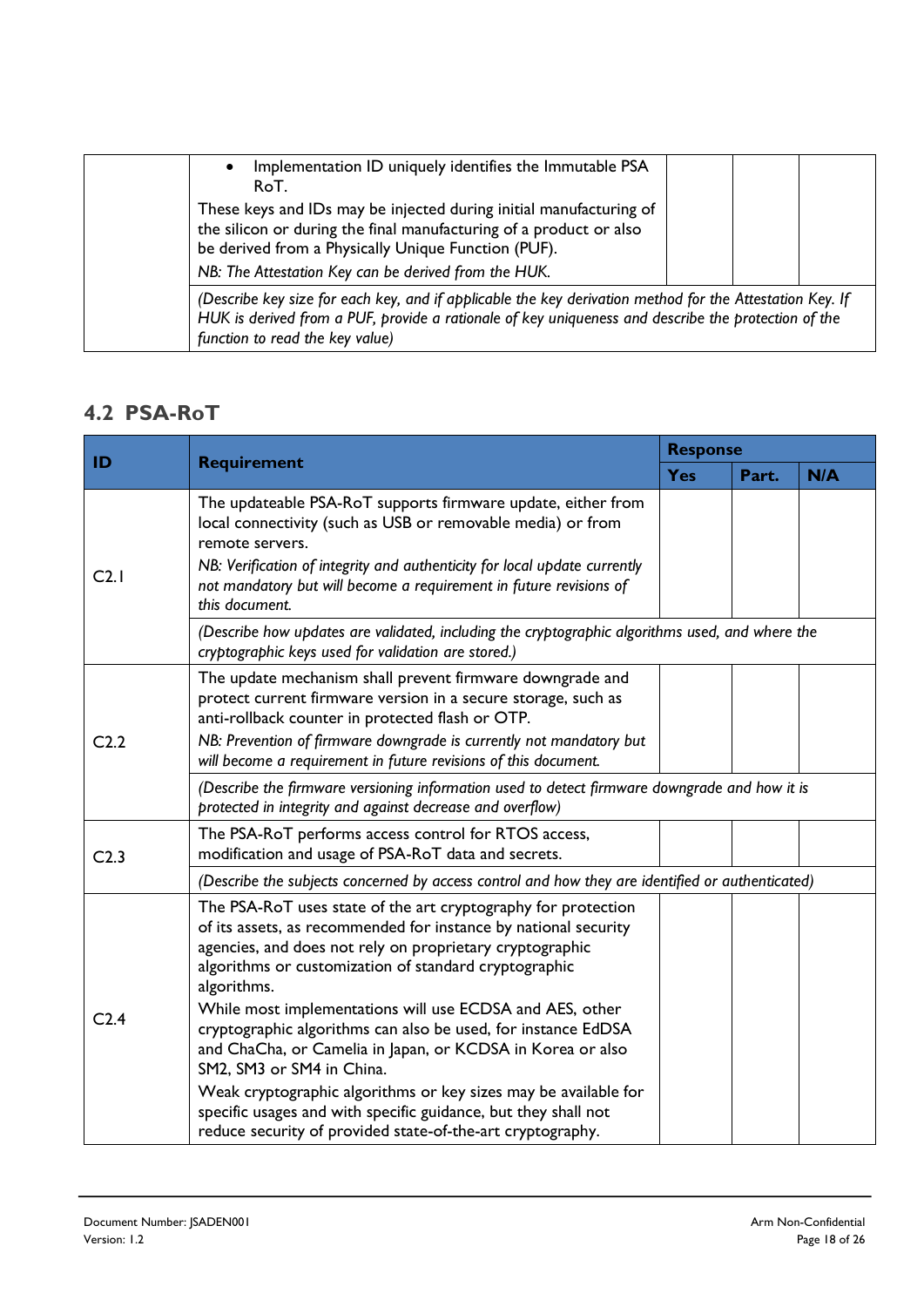|  | (Describe cryptographic algorithms provided by PSA-RoT and supported key sizes. Also describe how |
|--|---------------------------------------------------------------------------------------------------|
|  | random number generation is performed)                                                            |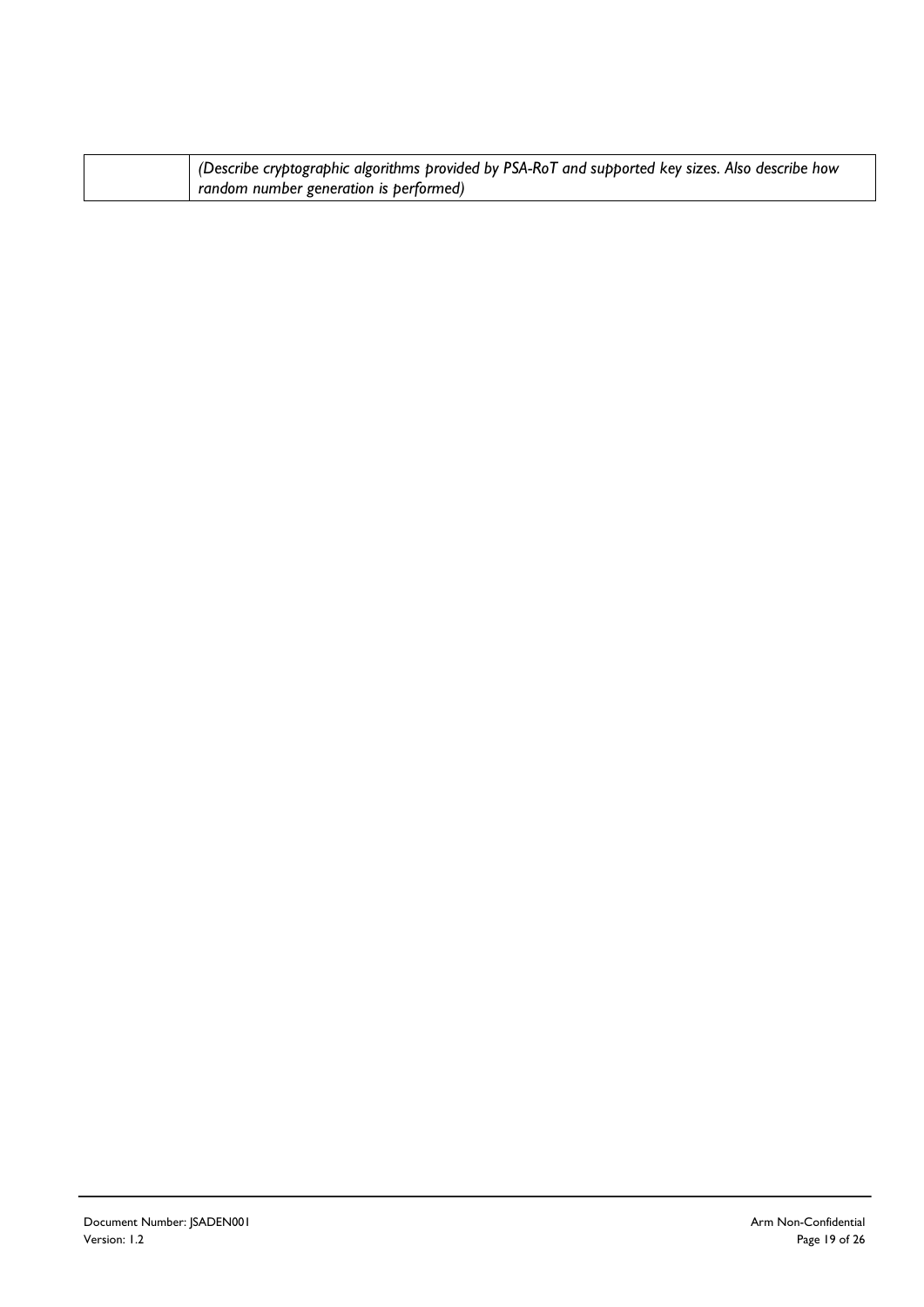# <span id="page-19-0"></span>**5 RTOS Assessment Questionnaire**

Skip this section:

- if the evaluation applies to the Chip only, or
- if the version of the RTOS on the chip referenced in Section [3.3](#page-12-1) is already PSA-Certified.

## **5.1 Code Integrity**

| ID   | <b>Requirement</b>                                                                                                                                                                                                                                                                                                                                                                                                                                                                                                                                                                                                                                                                         | <b>Response</b> |       |     |  |
|------|--------------------------------------------------------------------------------------------------------------------------------------------------------------------------------------------------------------------------------------------------------------------------------------------------------------------------------------------------------------------------------------------------------------------------------------------------------------------------------------------------------------------------------------------------------------------------------------------------------------------------------------------------------------------------------------------|-----------------|-------|-----|--|
|      |                                                                                                                                                                                                                                                                                                                                                                                                                                                                                                                                                                                                                                                                                            | <b>Yes</b>      | Part. | N/A |  |
| R1.1 | The RTOS supports firmware update, either from local<br>connectivity (such as USB or removable media) or from remote<br>servers.<br>NB: Verification of integrity and authenticity for local update is currently<br>not mandatory but will become a requirement in future revisions of this<br>document.<br>If the RTOS supports updates from remote servers, all updates<br>received from remote servers are validated locally to check<br>integrity and authenticity prior installation. This includes manifest,<br>executable code and any related data, such as configuration data.<br>(Describe how updates are validated, including the cryptographic algorithms used, and where the |                 |       |     |  |
|      | cryptographic keys used for validation are stored.)<br>Example of response for Yes: The RTOS relies on TF-M firmware upgrade based on swapping method.<br>The new firmware image is downloaded from RTOS and stored in bootloader slot I (slot 0 is the active<br>firmware) and marked for update. At the next boot, the bootloader measures and validates the update<br>and swaps slot I and slot 0.                                                                                                                                                                                                                                                                                      |                 |       |     |  |
| R1.2 | The update mechanism shall prevent firmware downgrade and<br>protect current firmware version in a secure storage, such as<br>anti-rollback counter in protected flash or OTP.<br>NB: Prevention of firmware downgrade is currently not mandatory but<br>will become a requirement in future revisions of this document.                                                                                                                                                                                                                                                                                                                                                                   |                 |       |     |  |
|      | (Describe the firmware versioning information used to detect firmware downgrade and how it is<br>protected in integrity and against decrease and overflow)<br>Example of response for Yes: In the process described in answer for R1.1, the RTOS verifies firmware<br>version before storing the new image in slot 1. The current version of firmware is stored using secure<br>storage service from TF-M.                                                                                                                                                                                                                                                                                 |                 |       |     |  |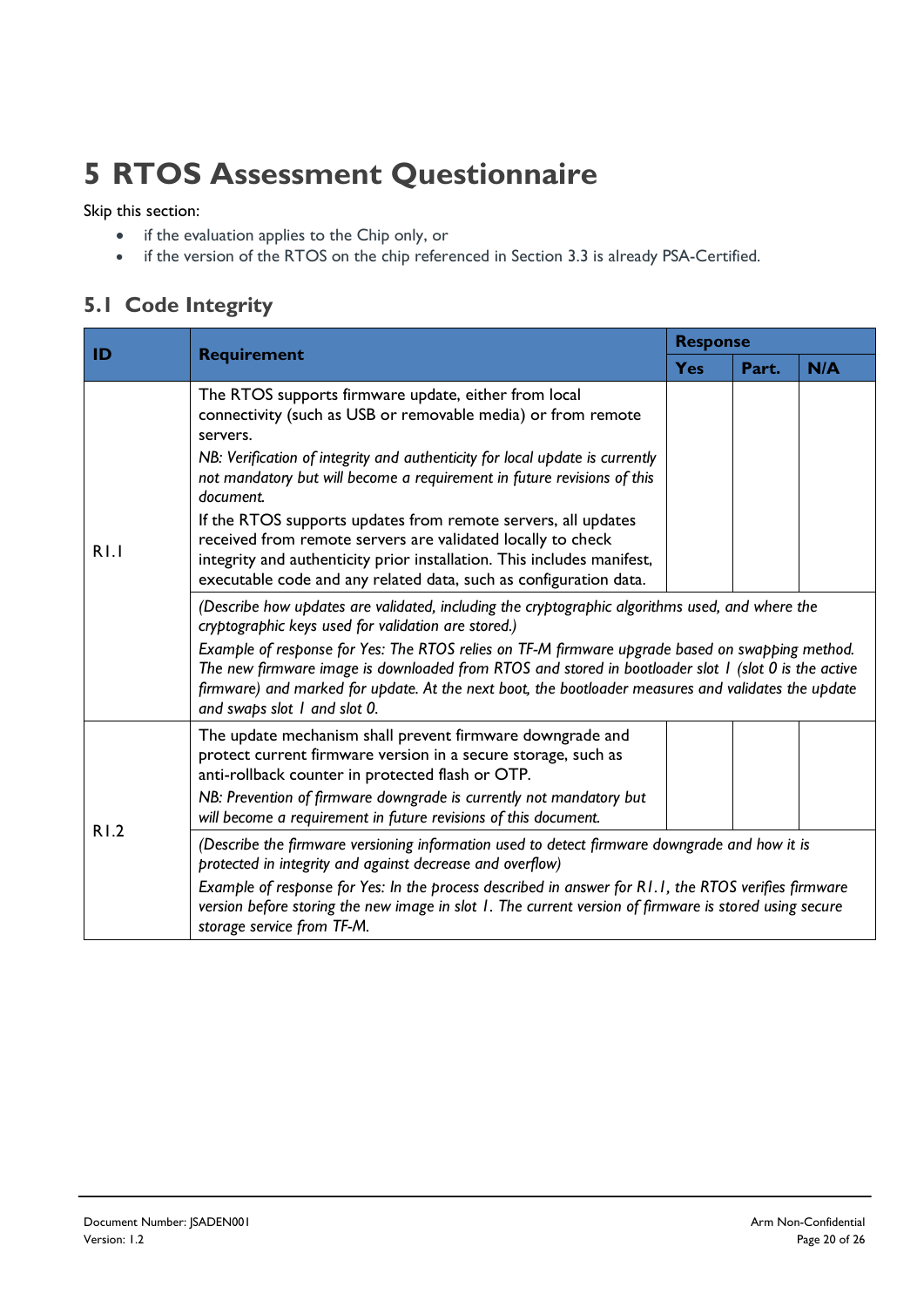## **5.2 Data Assets**

|                  | <b>Requirement</b>                                                                                                                                                                                                                                                                                                                                                                                                                                                                                                                                                                                                                         | <b>Response</b> |       |     |  |
|------------------|--------------------------------------------------------------------------------------------------------------------------------------------------------------------------------------------------------------------------------------------------------------------------------------------------------------------------------------------------------------------------------------------------------------------------------------------------------------------------------------------------------------------------------------------------------------------------------------------------------------------------------------------|-----------------|-------|-----|--|
| ID               |                                                                                                                                                                                                                                                                                                                                                                                                                                                                                                                                                                                                                                            | <b>Yes</b>      | Part. | N/A |  |
| R2.1             | The RTOS relies on PSA-RoT for Device ID queries.                                                                                                                                                                                                                                                                                                                                                                                                                                                                                                                                                                                          |                 |       |     |  |
|                  | (Optional notes)                                                                                                                                                                                                                                                                                                                                                                                                                                                                                                                                                                                                                           |                 |       |     |  |
| R <sub>2.2</sub> | The RTOS makes use of secure storage to protect sensitive<br>application data and secrets and additionally binds the data to a<br>specific device instance.                                                                                                                                                                                                                                                                                                                                                                                                                                                                                |                 |       |     |  |
|                  | (Describe how secure storage is implemented e.g. uses TF-M secure storage)<br>Example of response for Yes: The RTOS relies on TF-M (SPE) that supports a secure storage service<br>implementing an AES-GCM based AEAD encryption policy to protect data integrity and authenticity. It<br>uses the flash filesystem and relies on a secret hardware unique key (HUK) per device.                                                                                                                                                                                                                                                           |                 |       |     |  |
| R <sub>2.3</sub> | The RTOS uses cryptography as recommended, for instance, by<br>national security agencies, and does not rely on proprietary<br>cryptographic algorithms or customization of standard<br>cryptographic algorithms.<br>In particular the RTOS uses the platform provided cryptographic<br>primitives, including random number generation and key<br>generation, wherever possible.<br>PSA requires 128-bit security.<br>While most implementations will use ECDSA and AES, other<br>cryptographic algorithms can also be used, for instance EdDSA<br>and ChaCha, or Camelia in Japan, or KCDSA in Korea or also<br>SM2, SM3 or SM4 in China. |                 |       |     |  |
|                  | (Describe cryptographic algorithms provided by the RTOS, supported key sizes and how the library that<br>provide them, e.g. TF-M crypto libraries)                                                                                                                                                                                                                                                                                                                                                                                                                                                                                         |                 |       |     |  |

## **5.3 Communication**

|      | <b>Requirement</b>                                                                                                                                                                                                                                                                                               | <b>Response</b> |       |     |
|------|------------------------------------------------------------------------------------------------------------------------------------------------------------------------------------------------------------------------------------------------------------------------------------------------------------------|-----------------|-------|-----|
| ID   |                                                                                                                                                                                                                                                                                                                  | <b>Yes</b>      | Part. | N/A |
| R3.1 | For two-way communication protocols, the RTOS provides the<br>ability to authenticate remote servers before establishing a<br>connection.                                                                                                                                                                        |                 |       |     |
|      | (Optional notes)                                                                                                                                                                                                                                                                                                 |                 |       |     |
| R3.2 | The RTOS provides the ability to encrypt data exchanged with<br>remote servers.                                                                                                                                                                                                                                  |                 |       |     |
|      | (Optional notes)                                                                                                                                                                                                                                                                                                 |                 |       |     |
| R3.3 | For authentication and encryption of two-way communication<br>protocols, the RTOS relies on TLS version 1.2 or later, e.g. Mbed<br>TLS Long Term Support branch. It forbids the fall-back to legacy<br>cipher suite publicly known to be unsecure (such as cipher suites<br>with 3DES, DES, IDEA, RC4, or Null). |                 |       |     |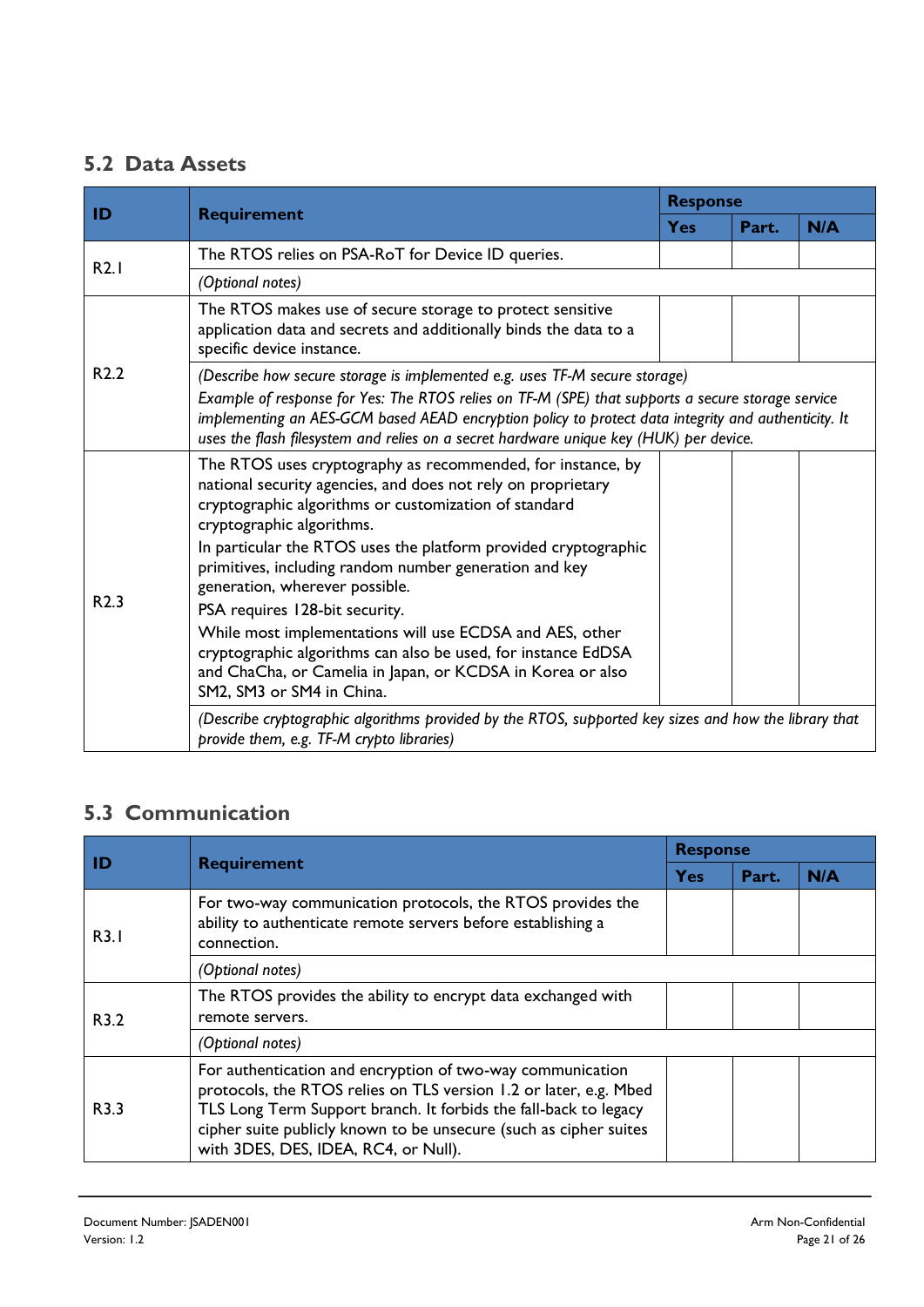|                  | (Optional notes)                                                                      |  |  |
|------------------|---------------------------------------------------------------------------------------|--|--|
| R <sub>3.4</sub> | Data input via network protocols is validated defensively against<br>malformed input. |  |  |
|                  | (Optional notes)                                                                      |  |  |

## **5.4 Hardening**

| ID   | <b>Requirement</b>                                                                                        | <b>Response</b> |       |     |
|------|-----------------------------------------------------------------------------------------------------------|-----------------|-------|-----|
|      |                                                                                                           | <b>Yes</b>      | Part. | N/A |
| R4.1 | The RTOS provides an attestation token for the current security<br>lifecycle state of the device.         |                 |       |     |
|      | (Optional notes)                                                                                          |                 |       |     |
| R4.2 | Functionalities that are not needed for the intended usage of the<br>RTOS are disabled or not installed.  |                 |       |     |
|      | (Optional notes)                                                                                          |                 |       |     |
|      | The RTOS supports logging of security relevant events and errors<br>and auditing function.                |                 |       |     |
|      | Log files protected against tampering.                                                                    |                 |       |     |
| R4.3 | NB: All devices may not support logging, due to constrained resources<br>for instance.                    |                 |       |     |
|      | Logging is currently not mandatory but will become a requirement in<br>future revisions of this document. |                 |       |     |
|      | (Describe how logs are protected and how they can be retrieved if necessary)                              |                 |       |     |

## **5.5 Passwords**

| ID               | <b>Requirement</b>                                                                                                                                                                                                                                                                                 | <b>Response</b> |       |     |  |
|------------------|----------------------------------------------------------------------------------------------------------------------------------------------------------------------------------------------------------------------------------------------------------------------------------------------------|-----------------|-------|-----|--|
|                  |                                                                                                                                                                                                                                                                                                    | Yes             | Part. | N/A |  |
| <b>R5.1</b>      | The RTOS does not make use of default password or hardcoded<br>credentials.                                                                                                                                                                                                                        |                 |       |     |  |
|                  | (Optional notes)                                                                                                                                                                                                                                                                                   |                 |       |     |  |
| R <sub>5.2</sub> | The RTOS does not make use of passwords or if it does, it<br>enforces choice of passwords according to security best practices,<br>in particular regarding password length and complexity and<br>number of failed authentication attempts (refer for instance to<br>NIST SP 800-63B-3 guidelines). |                 |       |     |  |
|                  | (Optional notes)<br>Example of response for Yes: The RTOS does not make use of passwords.                                                                                                                                                                                                          |                 |       |     |  |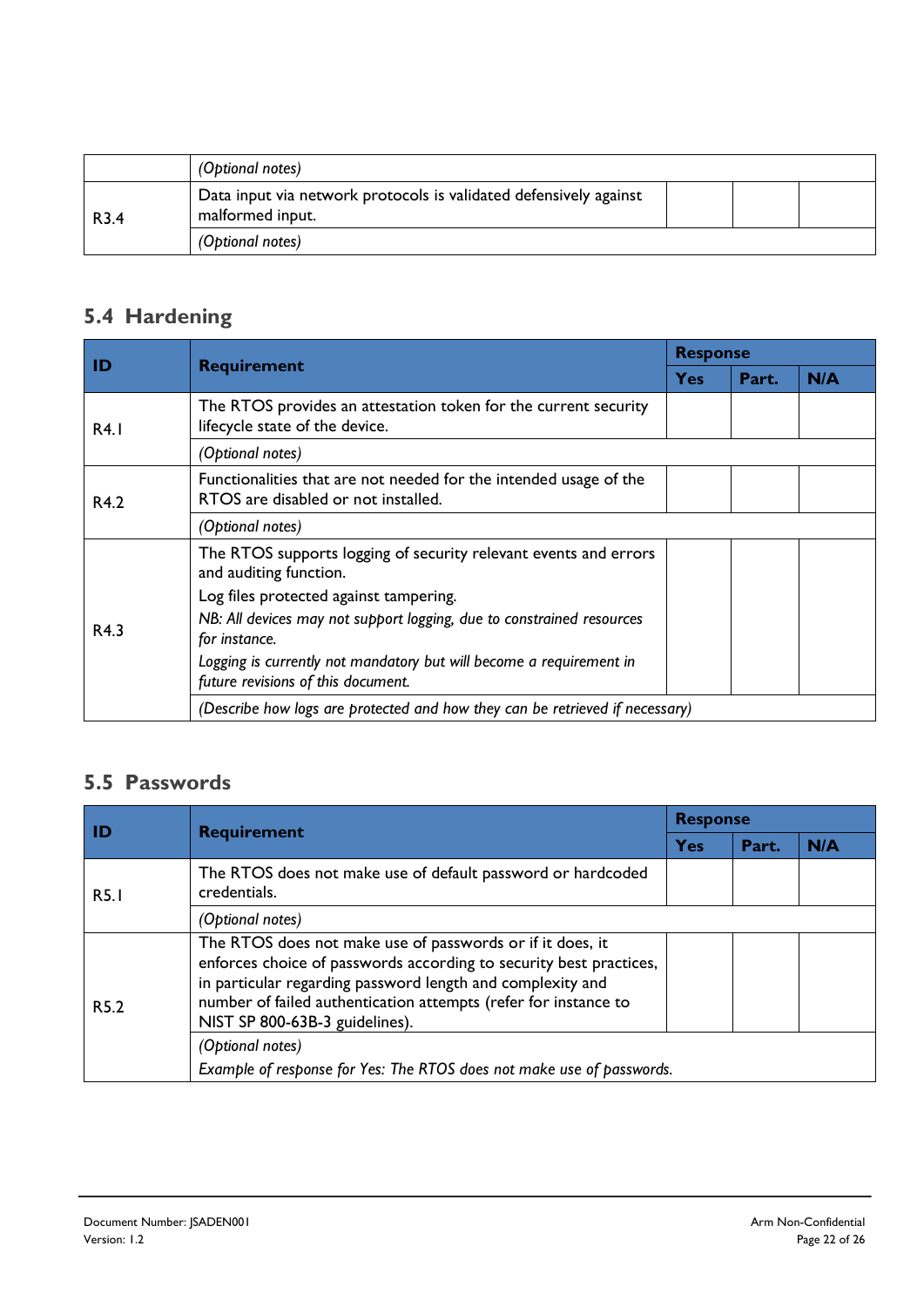## **5.6 Privacy**

| l ID | <b>Requirement</b>                                                                                                                                                                                                                                                                        | <b>Response</b> |       |     |  |
|------|-------------------------------------------------------------------------------------------------------------------------------------------------------------------------------------------------------------------------------------------------------------------------------------------|-----------------|-------|-----|--|
|      |                                                                                                                                                                                                                                                                                           | <b>Yes</b>      | Part. | N/A |  |
| R6.1 | The RTOS does not allow persistent storage of personal data and<br>configuration, or if it does it allows the user to reset the device to<br>erase all this data.<br>NB: This statement is currently not mandatory but will become a<br>requirement in future revisions of this document. |                 |       |     |  |
|      | (Optional notes)<br>Example of response for Yes: The RTOS does not allow persistent storage of personal data or<br>configuration.                                                                                                                                                         |                 |       |     |  |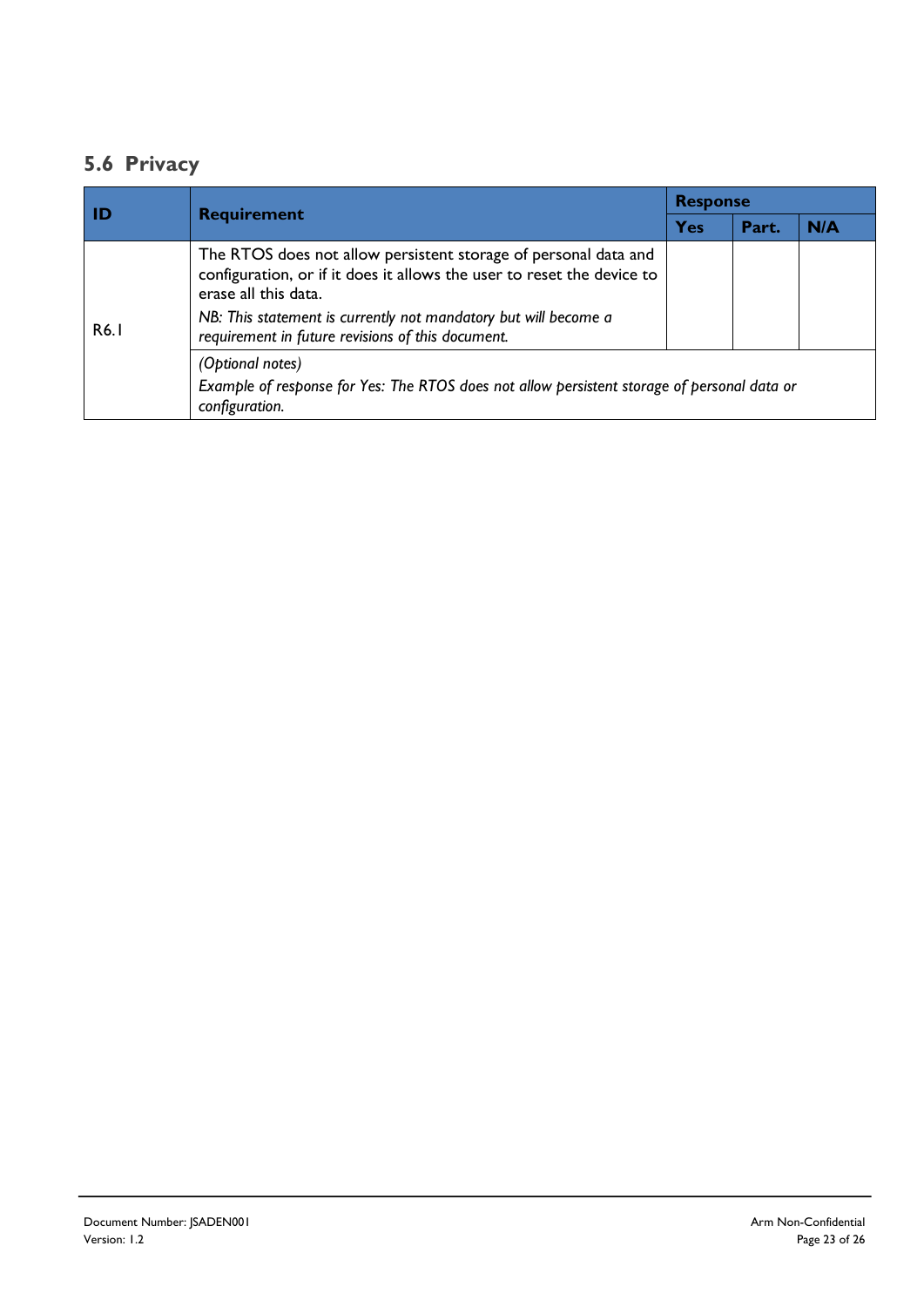# <span id="page-23-0"></span>**6 Device Assessment Questionnaire**

Skip this section if the scope of evaluation does not include the device.

## **6.1 Code Integrity**

| l ID | <b>Requirement</b>                                                                                                                                                                                                                                                                                                                   | <b>Response</b> |       |     |  |
|------|--------------------------------------------------------------------------------------------------------------------------------------------------------------------------------------------------------------------------------------------------------------------------------------------------------------------------------------|-----------------|-------|-----|--|
|      |                                                                                                                                                                                                                                                                                                                                      | Yes             | Part. | N/A |  |
| DI.I | The device is configured to enforce secure boot for the RTOS<br>and updateable PSA-RoT. Each updatable component is measured<br>and validated prior execution.<br>NB: Secure boot can rely on chip proprietary mechanisms or on TF-M.                                                                                                |                 |       |     |  |
|      | (Optional notes)<br>Example of response for Yes: The device is configured to rely on TF-M and primitives of Boot ROM for<br>measuring and validating TF-M image prior execution. Then the RTOS relies on the bootloader from<br>Secure Processing Environment (TF-M) for measuring and validating the RTOS image prior to execution. |                 |       |     |  |

## **6.2 Communication**

| ID                | <b>Requirement</b>                                                                                                                               | <b>Response</b> |       |     |
|-------------------|--------------------------------------------------------------------------------------------------------------------------------------------------|-----------------|-------|-----|
|                   |                                                                                                                                                  | <b>Yes</b>      | Part. | N/A |
| D2.1              | The device does not expose unnecessary communication ports or<br>communication protocol stacks.                                                  |                 |       |     |
|                   | (Optional notes)                                                                                                                                 |                 |       |     |
| D <sub>2</sub> .2 | The device authenticates remote servers before establishing a<br>connection.                                                                     |                 |       |     |
|                   | (Optional notes)                                                                                                                                 |                 |       |     |
| D2.3              | The device encrypts by default all data exchanged with remote<br>servers.                                                                        |                 |       |     |
|                   | (Optional notes)<br>Example of response for N/A: The device only sends non-confidential information, such as external<br>temperature.            |                 |       |     |
| D2.4              | For authentication and encryption, if the device relies on TLS, it<br>should be version 1.2 or later, e.g. Mbed TLS Long Term Support<br>branch. |                 |       |     |
|                   | (Optional notes)                                                                                                                                 |                 |       |     |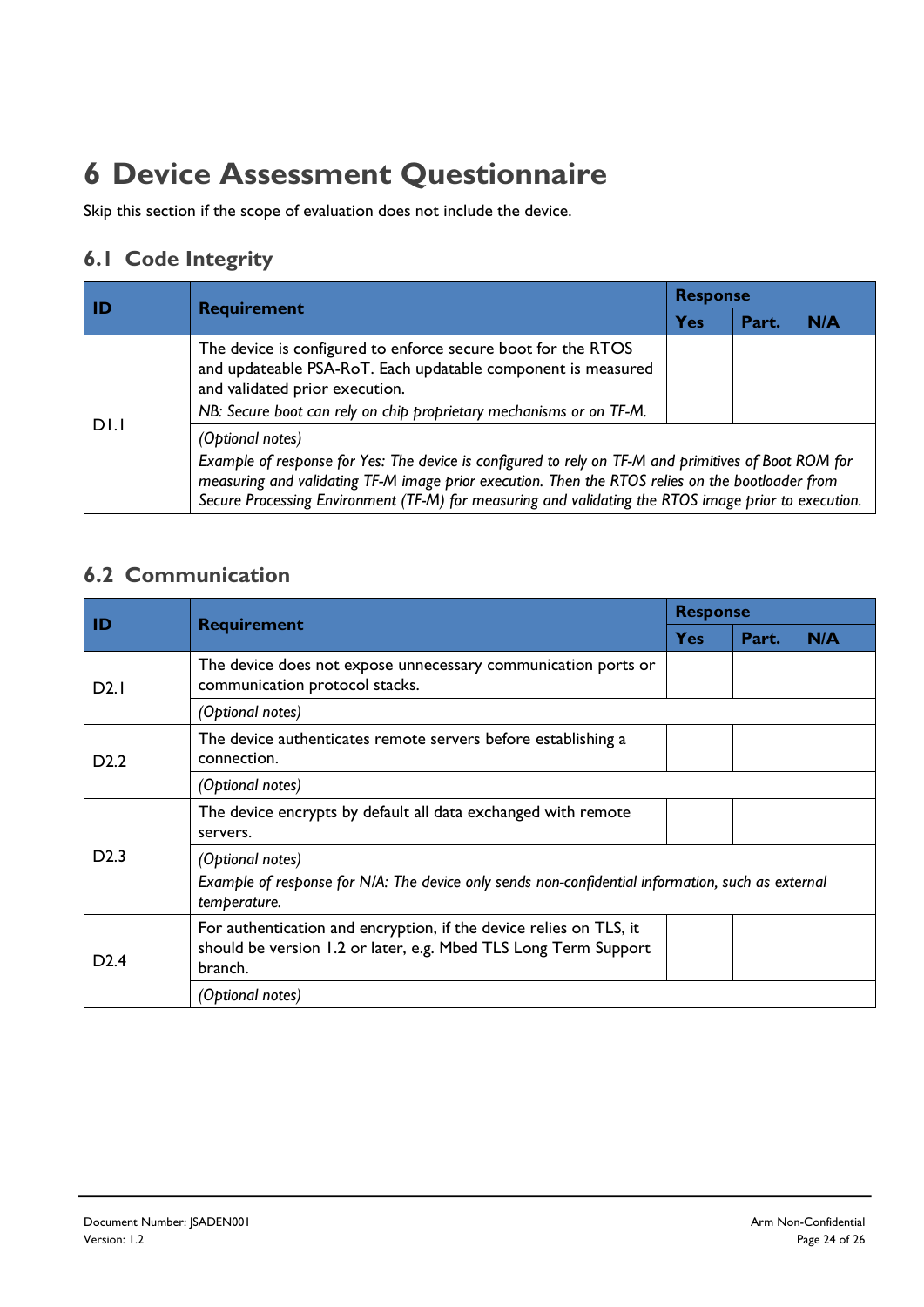## **6.3 Hardening**

| ID   | <b>Requirement</b>                                                                                                                                                                                                                                  | <b>Response</b> |       |     |
|------|-----------------------------------------------------------------------------------------------------------------------------------------------------------------------------------------------------------------------------------------------------|-----------------|-------|-----|
|      |                                                                                                                                                                                                                                                     | <b>Yes</b>      | Part. | N/A |
| D3.1 | The device is protected in production against unauthorized use of<br>debug or test features, possibly with rules depending on device<br>lifecycle state.<br>The device erases sensitive user assets and credentials on access<br>to these features. |                 |       |     |
|      | (Describe which technical measures disable or deactivate debug)                                                                                                                                                                                     |                 |       |     |
| D3.2 | The current security lifecycle state of the device is attestable<br>through an attestation token.                                                                                                                                                   |                 |       |     |
|      | (Optional notes)                                                                                                                                                                                                                                    |                 |       |     |
| D3.3 | Functionalities that are not needed for the intended usage of the<br>device are disabled or not installed.                                                                                                                                          |                 |       |     |
|      | (Optional notes)                                                                                                                                                                                                                                    |                 |       |     |
| D3.4 | The device supports logging of security relevant events and errors<br>and auditing function.                                                                                                                                                        |                 |       |     |
|      | Log files are protected against tampering.                                                                                                                                                                                                          |                 |       |     |
|      | (Optional notes)                                                                                                                                                                                                                                    |                 |       |     |

## **6.4 Passwords**

| ID               | <b>Requirement</b>                                                                                                                                                                                                                              | <b>Response</b> |       |     |
|------------------|-------------------------------------------------------------------------------------------------------------------------------------------------------------------------------------------------------------------------------------------------|-----------------|-------|-----|
|                  |                                                                                                                                                                                                                                                 | Yes             | Part. | N/A |
| D4.1             | The device does not make use of default passwords or hardcoded<br>credentials.                                                                                                                                                                  |                 |       |     |
|                  | (Optional notes)                                                                                                                                                                                                                                |                 |       |     |
| D <sub>4.2</sub> | The device enforces choice of password according to security<br>best practices, in particular regarding password length and<br>complexity and number of failed authentication attempts (refer<br>for instance to NIST SP 800-63B-3 guidelines). |                 |       |     |
|                  | (Optional notes)                                                                                                                                                                                                                                |                 |       |     |
| D <sub>4.3</sub> | After a fixed threshold of unsuccessful authentications against a<br>password, the password is either disabled or a timeout is applied<br>before another authentication attempt is allowed.                                                     |                 |       |     |
|                  | (Optional notes)                                                                                                                                                                                                                                |                 |       |     |
| D <sub>4.4</sub> | The device implements an inactivity time-out or other<br>appropriate mechanism to prevent perpetual authorization.                                                                                                                              |                 |       |     |
|                  | (Optional notes)                                                                                                                                                                                                                                |                 |       |     |
| D4.5             | Passwords, and other credentials, are stored on secure storage.                                                                                                                                                                                 |                 |       |     |
|                  | (Optional notes)                                                                                                                                                                                                                                |                 |       |     |